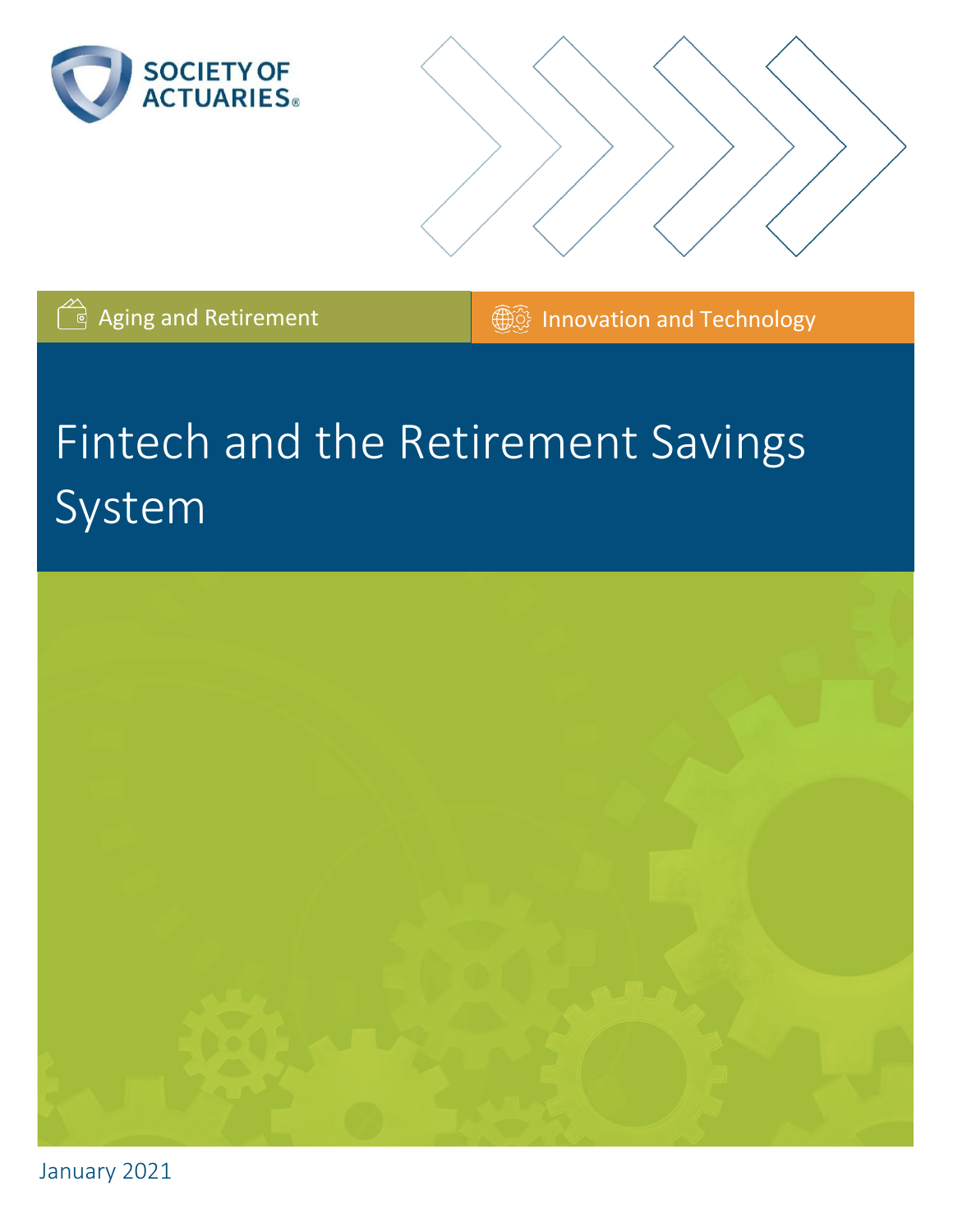

# Fintech and the Retirement Savings System

**AUTHORS** Yael Hadass, PhD The Interdisciplinary Center Herzliya, Israel

> Marion Laboure, PhD Harvard University

Sally Shen, PhD Global Risk Institute

John A. Turner, PhD Pension Policy Center **SPONSORS** Aging and Retirement Strategic Research Program

> Actuarial Innovation and Technology Strategic Research Program

Give us your feedback! Take a short survey on this report.

**Click here** 

#### CAVEAT AND DISCLAIMER

The opinions expressed and conclusions reached by the authors are their own and do not represent any official position or opinion of the Society of Actuaries or its members. The Society of Actuaries makes no representation or warranty to the accuracy of the information.

Copyright © 2021 by the Society of Actuaries. All rights reserved.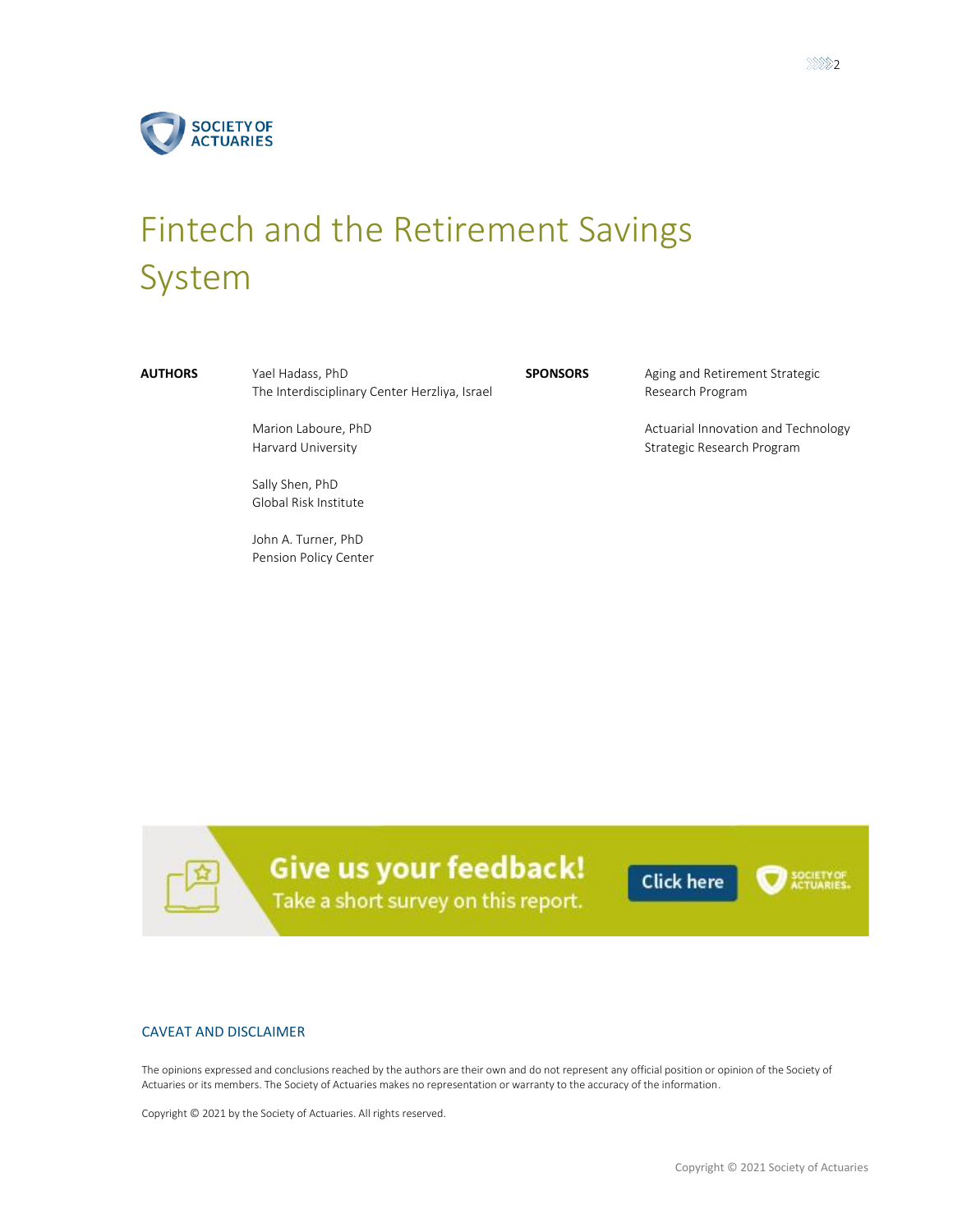# **CONTENTS**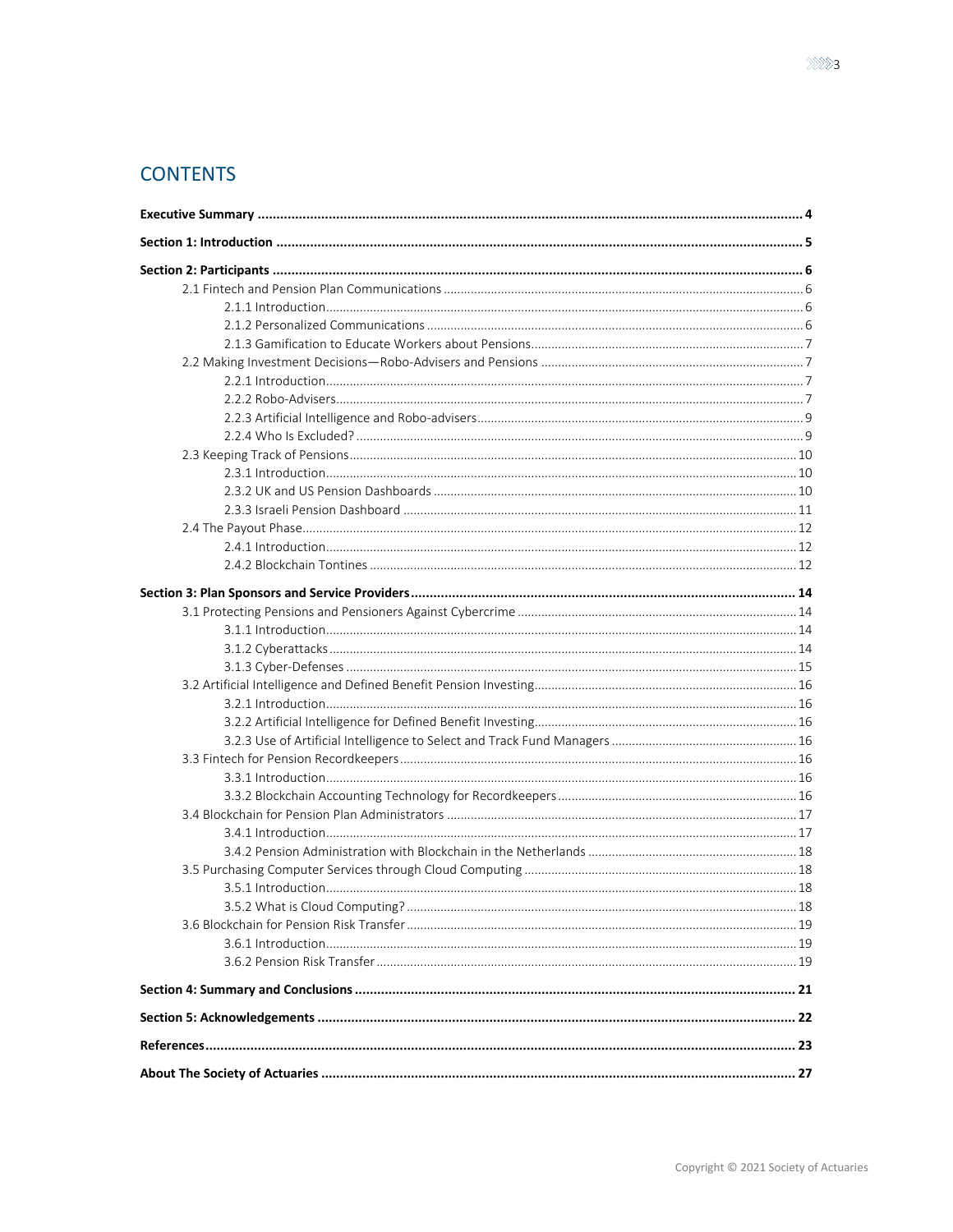# <span id="page-3-0"></span>Fintech and the Retirement Savings System

## Executive Summary

This report provides a sampling of new financial technologies (fintech) and their applications related to retirement savings systems affecting participants, plan sponsors and service providers. This Executive Summary provides a brief overview of the contents of the report.

We first discuss issues directly relevant to pension participants and the decisions they need to make. We then discuss issues relevant to plan sponsors and service providers. Each section also includes references about the fintech area discussed which can be found in the References section.

The sections about participants look at how fintech can offer personalization that enhances how participants interact with pension plans. These trends may be particularly relevant because more people are working with computers from home due to the COVID-19 pandemic, and because telework will likely continue at an increased level after the pandemic has ended. The fintech we discuss includes:

- More engaging communication with pension participants using artificial intelligence;
- Greater motivation for participants to learn about pensions using gamification;
- Some approaches to overcome obstacles to informed investment direction using robo-advisers;
- New methods for a participant to better track pensions from former employers using dashboards; and
- A novel way to spread risk in the payout phase of pensions using tontines.

The sections about plan sponsors and service providers look at how fintech can offer better protection of pension data and accountability of advisors. As COVID-19 changes behaviors, people are using online transactions more often and reducing in-person banking. Financial technologies can offer improvements in monitoring pensions. This includes:

- More secure and streamlined participant access to data using facial recognition;
- Better insight for defined benefit pension plan investment advisors and investing using artificial intelligence;
- Increased security of online access to transactions and records for pension plans, service providers, regulators, and participants using blockchain recordkeeping;
- Simpler and cheaper plan administration as demonstrated in the Netherlands using blockchain accounting;
- Less effort and cost to maintain and upgrade information systems using cloud computing; and
- A new approach to protect defined benefit data moving from a plan sponsor to an insurer using blockchain technology for pension risk transfers in the UK.

The final section presents a few concluding comments on the direct and indirect ways that fintech affects the retirement savings system.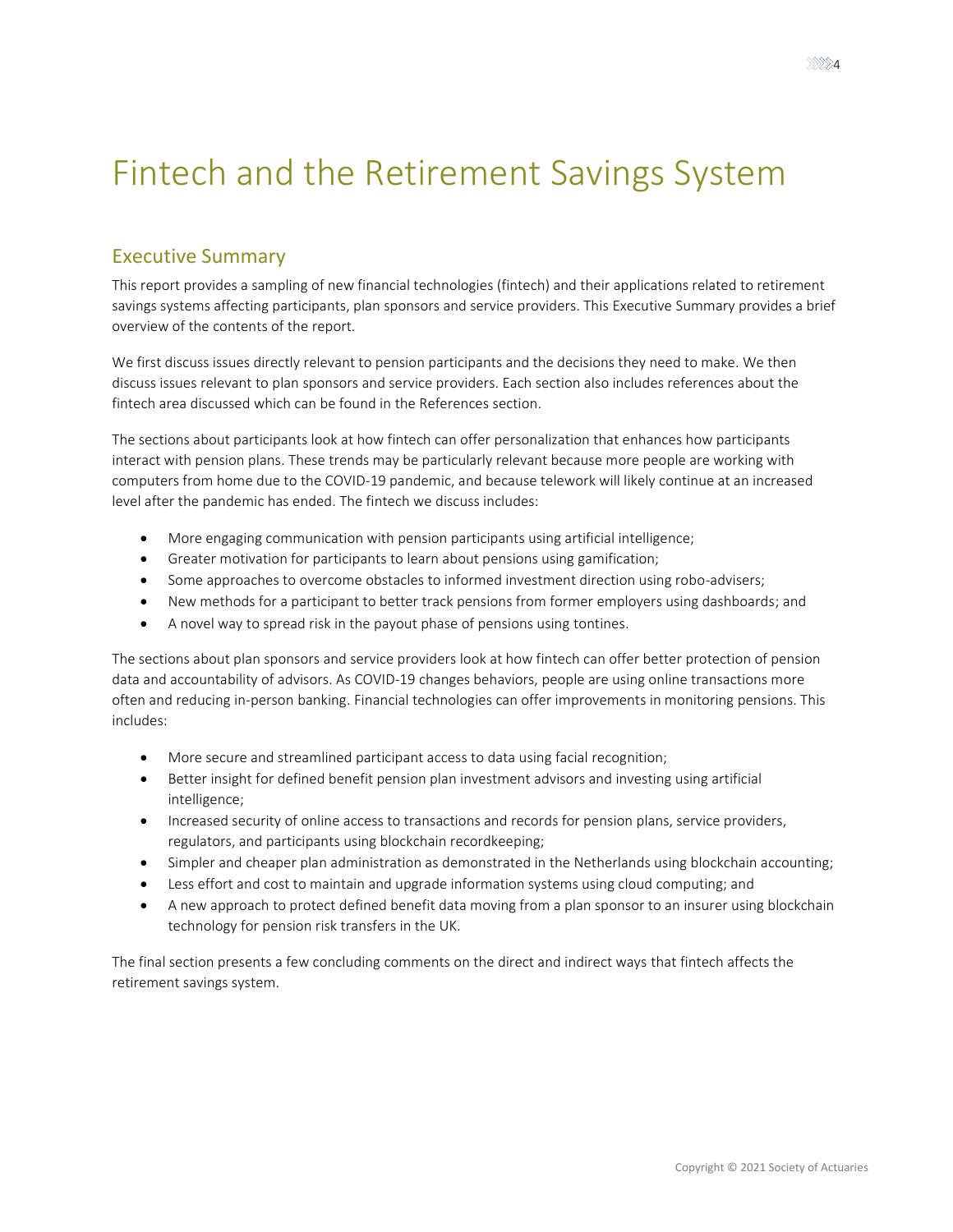# <span id="page-4-0"></span>Section 1: Introduction

Financial technologies (fintech) can solve problems with Retirement Savings Systems for participants, plan sponsors and service providers. At the same time there can be downsides of fintech. In this paper, we look at the solutions and downsides that are particularly relevant to middle-income individuals with pensions. In our discussion, we include defined benefit and defined contribution plans, as well as Individual Retirement Accounts (IRAs). We note that IRAs include more total dollars than employer sponsored defined contribution plans. IRAs include retirement savings rolled over when workers change employers and when plan sponsors terminate plans. We examine current and potential future uses of fintech. Our focus is on the United States, but our project is international in scope.

Throughout our discussions, we refer to *retirement savings plans* and *pension plans* interchangeably. In our definition, both terms include defined benefit and defined contribution plans, including IRAs. We focus on issues related to pensions as they affect participants (those currently working and those in retirement); we do not discuss other issues, such as the effects of fintech on the employment of pension service providers.

Financial services for pension plans are going through a period of change, with a rapid acceleration of the development and deployment of new financial technologies, in part due to workplace changes caused by COVID-19. Pension plans face a number of governance challenges that fintech could address, such as deciding on an investment strategy, selecting and monitoring asset managers, overseeing communications with participants, and ensuring that plan records are accurate.

It is not possible to know which new fintech developments will succeed and which will not. Nonetheless, it is clear that (broadly speaking) fintech has the potential to revolutionize the ways in which pensions are provided and administered.

The definition of *fintech* and what it includes is not agreed upon. In this report, fintech includes artificial intelligence (AI) and computer algorithms, which are sometimes called *robos* or *bots*, short for *robots*. Artificial intelligence could play a larger role in the future in financial decisions, including those related to technical and fundamental analysis of financial market investments. These developments are being facilitated by increased computing power, reductions in the cost of data storage, increased data availability, and improvements in human-to-machine interfaces, such as voice communications with computers.

COVID-19 will doubtlessly have long-lasting effects on the way people interact. Many people have become more comfortable with remote work and with remote interactions with service providers. As a result, the pandemic may change the way that pension information is communicated and could increasingly make fintech-based interactions, such as obtaining financial advice from robo-advisers, and remote conversations with plan representatives and notaries, more preferable than in person interactions.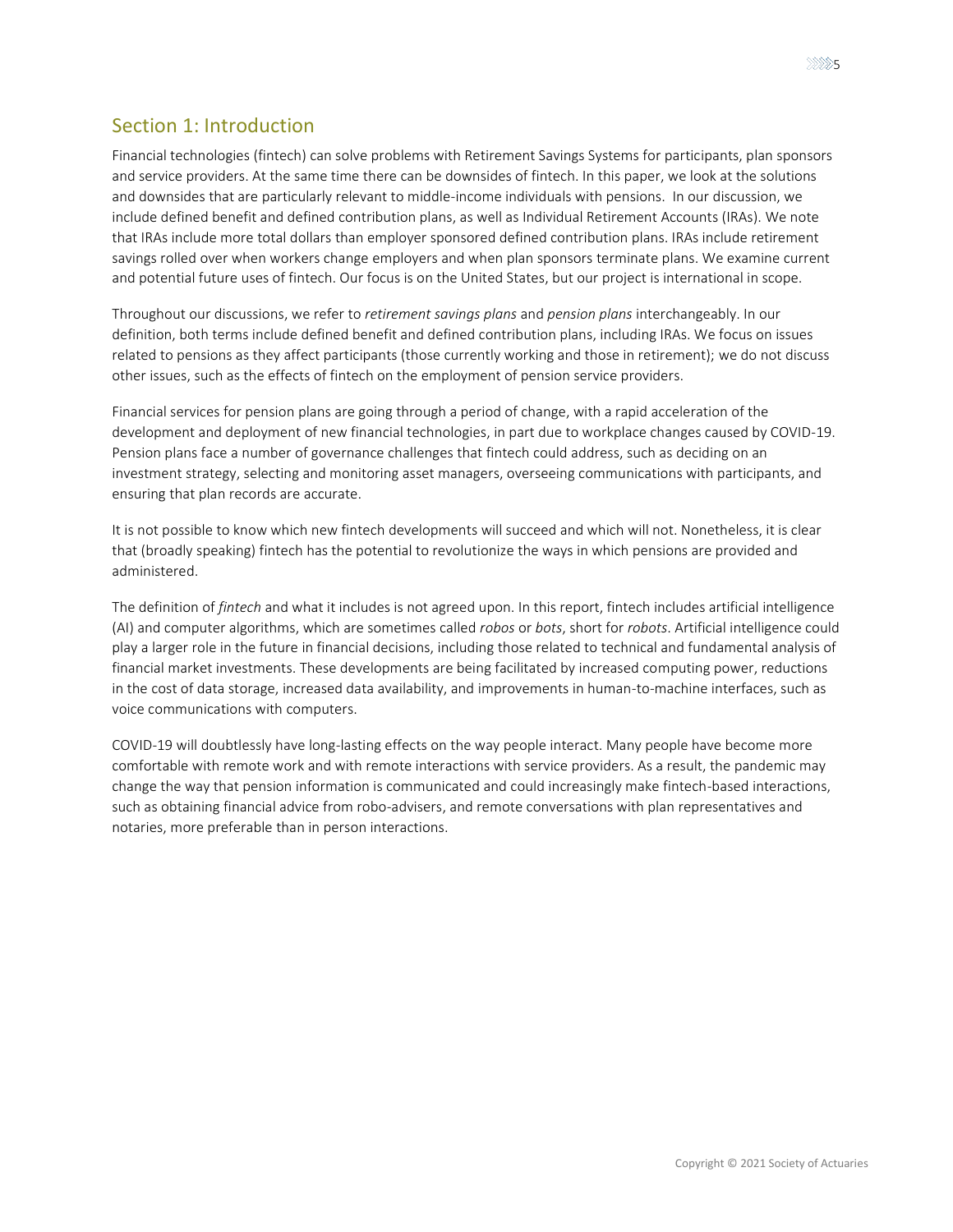### <span id="page-5-0"></span>Section 2: Participants

The sections in this part of the report focus on ways that fintech can directly help plan participants, starting with communications.

#### <span id="page-5-2"></span><span id="page-5-1"></span>**2.1 FINTECH AND PENSION PLAN COMMUNICATIONS**

#### 2.1.1 INTRODUCTION

Fintech can be used to improve communications with plan participants. During the COVID-19 pandemic, many people began working remotely and therefore using a diverse array of communication methods. Fintech offers promising technologies to help pension participants communicate with plan administrators in more engaging ways. The innovations we consider in this section all involve the use of computers and thus assume that workers have access to a computer or smart phone.

#### <span id="page-5-3"></span>2.1.2 PERSONALIZED COMMUNICATIONS

Artificial intelligence (AI) is based on the theory that computer systems can perform tasks that normally require human intelligence. These tasks include visual perception, speech recognition, and decision-making. AI's building blocks—applied mathematics and data science—enable organizations to rapidly analyze large quantities of data. Machine learning is a primary aspect of AI. Statistical analysis of data enables computers and algorithms to gradually "learn," thus achieving better outcomes over time.

Increasingly, participants' communication with financial service providers is handled automatically by chatbots, which are computer programs that use voice recognition software to carry on a conversation. The chatbot Amelia, used by Swedish Bank SEB, acts as a customer service agent. It can answer simple queries and learn from human agents when it cannot answer certain questions.

Artificial intelligence combined with data about employees can be used by employers to personalize pension communications. One company uses AI to assist investment specialists who advise participants about 401(k) plans. The AI provides insights and analytics about the clients. By analyzing data about their employees, such as age, income, sick leave usage, and family status, pension sponsors can provide more targeted, personalized communications. These communications can encourage employees to participate, provide better advice about pension investments, and encourage employees to increase their contributions.

Pension plans can use personnel data to consider the best methods and timing of communications with employees. The member can select which form of communications—printed material, email or text messages—he or she prefers. By understanding what type of information is important to individuals, and by using technology and data to provide that information, pension plan administrators can improve outcomes.

A survey in the UK found large differences across age groups in the way pension participants prefer to receive information. For example, 60 percent of people age 25 to 34 would be comfortable viewing their pension information with a mobile banking app compared to only 11 percent of those over age 65. However, 61 percent of people age 55 to 64 would find it most convenient to view pension information on the pension provider's website compared to 37 percent of those age 18 to 24 (Burrell 2020).

One robo-adviser used for pension and non-pension clients has found ways to improve targeted communications by using AI to better understand clients. The AI categorizes clients as either actively engaged or not actively engaged. It contacts actively engaged clients during market downturns to encourage them not to sell stocks. During market downturns, such as in early 2020 when COVID-19 caused fear relating to the state of the stock market, 401(k) participants greatly increased trading by selling stocks and moving into bonds (Sullivan 2020). However, informing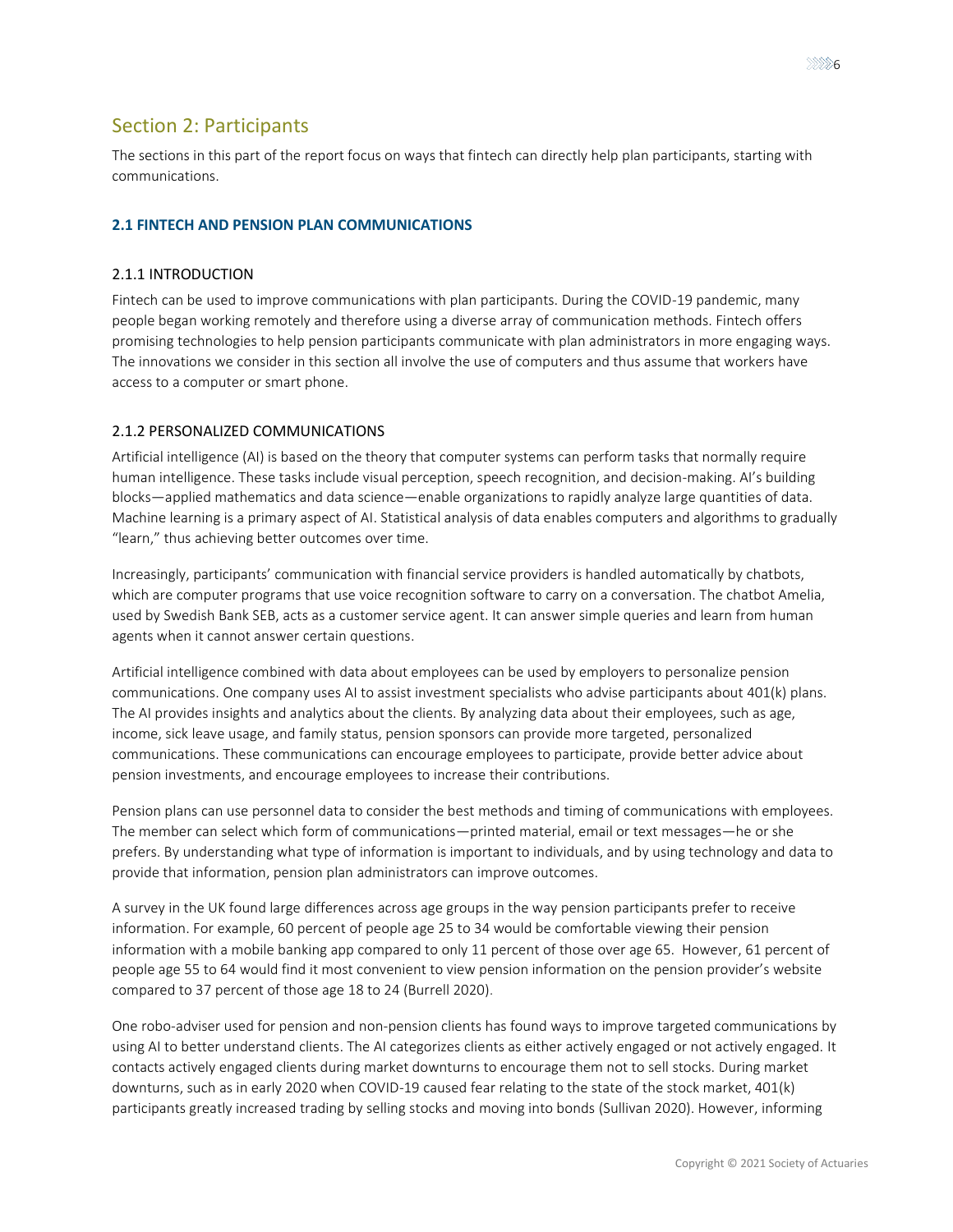non-active clients about market fluctuations can backfire if those clients take inappropriate actions, such as selling during a downturn (Egan 2017). During upturns, however, it could be desirable to contact all participants and encourage them to rebalance their portfolios if they are in plans where that is not done automatically.

#### <span id="page-6-0"></span>2.1.3 GAMIFICATION TO EDUCATE WORKERS ABOUT PENSIONS

Gamification uses computer games to educate workers about pensions. This approach might not be suitable for some workers, but for others it can make otherwise complex material interactive and engaging. Gaming principles, such as competition, status, recognition, challenges, and fun, can motivate people to perform certain actions, such as enrolling in and contributing to pensions.

Gamification does not necessarily involve a traditional game format. Many people who do not consider themselves to be gamers have encountered gamification techniques, such as being motivated to walk farther to reach a Fitbit goal or moving up levels on retail or airline loyalty programs.

A game format can communicate the effect of delaying pension contributions or saving different amounts on future account balances. Gamification can be used to teach people the basics of investing in pensions, such as the value of diversifying investments.

A UK bank introduced an online computer game called Pension Jungle to encourage its employees during pension enrollment to actively choose the level of their pension contributions. Participants pick an avatar, which is a visual figure representing the player, and provide information about their finances. They learn about the company's pension plan as they navigate a river. To avoid the rocks and crocodiles, participants need to correctly answer questions about the company's pension plan. An electronic genie guides participants.

In the United States, a benefits consulting firm has created pension plan games for its clients. Also, one software company is partnering with pension recordkeepers to bring financial education to participants (Tannenbaum 2018). A mutual fund company that manages pensions offers the game Boom or Bust to teach participants about pensions and saving for retirement. That game uses two avatars, one for the player's present self and one for their future self, in order to help the player understand the effects of current pension choices on his or her financial future.

In these ways, fintech can be used to provide better and more engaging targeted communications. It can be used to educate participants and to encourage better choices.

#### <span id="page-6-2"></span><span id="page-6-1"></span>**2.2 MAKING INVESTMENT DECISIONS—ROBO-ADVISERS AND PENSIONS**

#### 2.2.1 INTRODUCTION

Computer algorithms are increasingly used to automate investing functions. These algorithms are sometimes called robos or bots, which are terms that are short for robots. This section focuses on robo-advice designed to help pension participants in defined contribution plans, including IRAs, manage pension investments.

#### <span id="page-6-3"></span>2.2.2 ROBO-ADVISERS

Robo-advisers are online services that use computer algorithms to provide investment advice and manage customers' investment portfolios. The client typically fills out a questionnaire that asks about his or her attitude toward risk, age and expected retirement date, and other investments. Robo-advisers use quantifiable factors, such as account balance, income, tax situation, investment goals, and risk tolerance, to analyze each client's financial status and to provide portfolio recommendations tailored to that client's needs. Typically, these programs do not provide advice relating to decumulation, which involves withdrawing money from the pension account in retirement.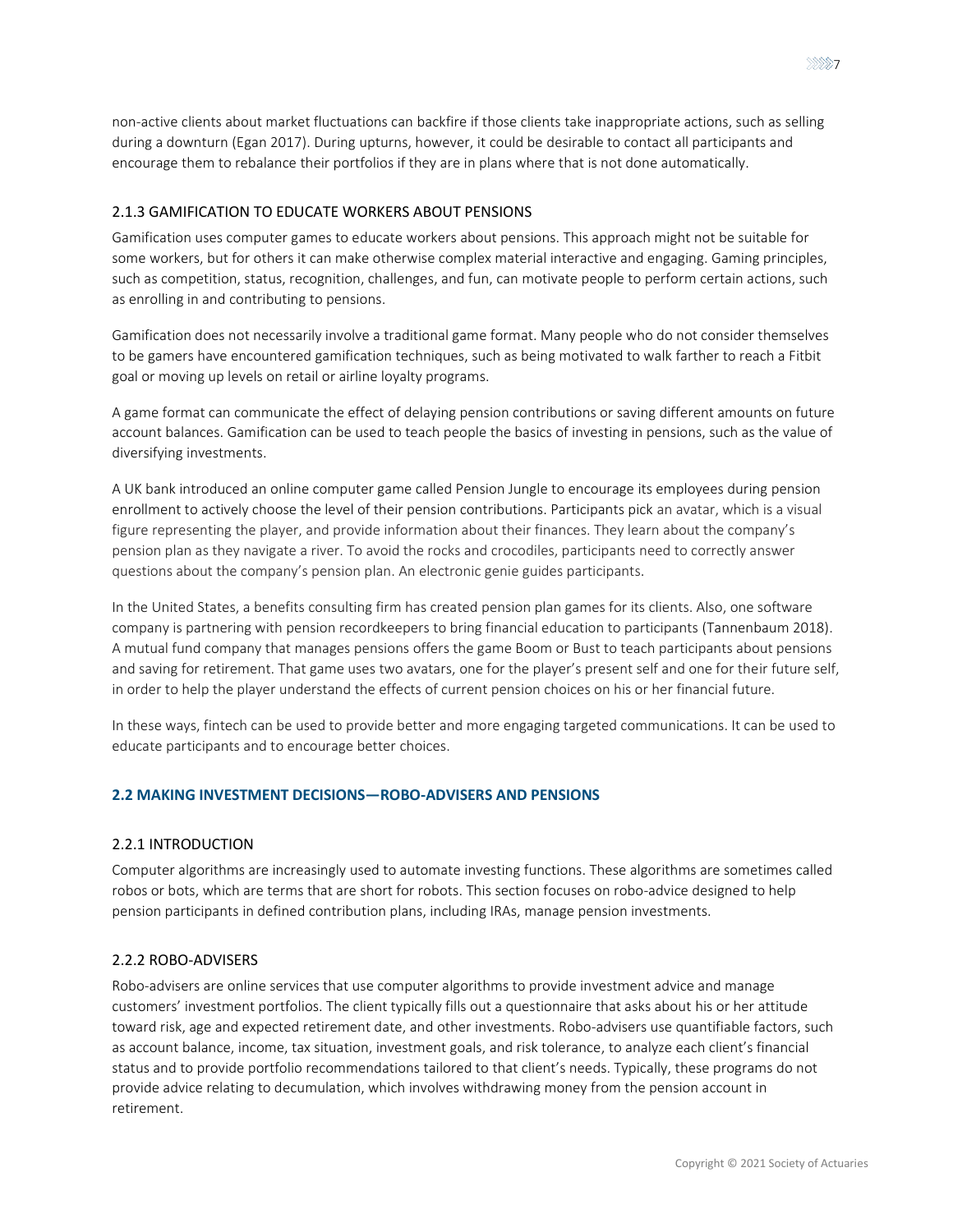Robo-advice comes in different forms. The advice provided to pension participants might be part of a program that manages their other financial market assets, or it could be focused solely on the pension plan investments. It might be part of a program that considers other financial goals, such as college savings, or it could be focused on assistance with making pension investments. It might be part of a program that addresses financial wellness, including debt and insurance, or it might be more narrowly focused. It could be a stand-alone program, or it might involve a human investment adviser in a hybrid format. Robo-advice can directly interact with the pension participant or it can assist a financial adviser as he or she advises clients (Fisch, Labouré, and Turner 2019).

Robo-advisers interact with clients online to gather client information and to inexpensively manage the clients' investments. An investor creates an account online by responding to various questions. Using that information, the robo-adviser uses algorithms to offer investment selections deemed appropriate for each client. Selections typically include low-cost mutual funds and exchange traded funds (ETFs). Sometimes mutual fund companies only offer their own funds. Robo-advisers invest the client's portfolio in accordance with the recommended asset allocation, which can typically be modified by the client. They manage the client's portfolio on an ongoing basis, providing services that include automatic rebalancing to maintain the desired asset allocation, and reinvesting dividends and interest payments to manage cash flow. They can help clients keep savings on track to meet retirement goals.

Within the financial advice industry, fintech's impact is evident. Robo-advice is generally cheaper and more accessible than human advice, making it especially useful for defined contribution plans that often present participants with numerous financial choices about managing relatively small accumulated savings. According to the UK government's chief scientific adviser, fintech companies can increase the availability of financial advice to previously underserved populations. This is due to "lower cost structures, greater customer reach or superior ability to monitor or score risk" (OECD 2017). Robo-advisers were estimated to manage \$440 billion in assets worldwide as of June 30, 2019 (Backend Benchmarking 2019).

Because workers are responsible for financial decisions relating to their defined contribution plans, it has become increasingly important to provide them with affordable, trustworthy financial advice. In the U.S., the Pension Protection Act of 2006 authorized pension providers to use computer-generated advice for pension participants. Since computers are good at both routine and complex tasks, robo-advisers can make it easier for pension participants to manage investments. For years, human advisers have used computer programs to help them provide advice. Robo-advisers have made those types of computer programs available to pension participants and other investors.

Traditionally, financial advice has only been available to people with substantial wealth. Many people were excluded from access to financial advice because of minimum investment requirements and because of the cost of the advice. Today, robo-advisers make financial advice available to nearly everyone with any level of wealth. This particularly benefits middle- and lower-income pension participants who otherwise would not have access to affordable financial advice. Robo-advisers can provide increasingly personalized advice as they gather more information about clients.

Recently, fintech is being used to assess investor risk tolerance. This trend, which is driven by increasingly sophisticated software, is helping robo-advisers do a better job of determining the risk tolerance of clients and then making sure that their portfolios are consistent with that risk tolerance. Software developments could soon integrate portfolio rebalancing with assessments of risk tolerance (Kitces 2020).

Robo-advisers have an advantage over target date funds; namely, the ability to help clients pick investments that are aligned with their risk tolerances, not just their ages (Fisch and Turner 2018). Breen (2019) speculates that eventually robo-advisers could replace target date funds, even though target date funds are often the default for people who are auto-enrolled in a 401(k) plan. In the future, funds managed by robo-advisers could be offered as the default funds for pension participants. This change could reduce fees and result in more personalized advice.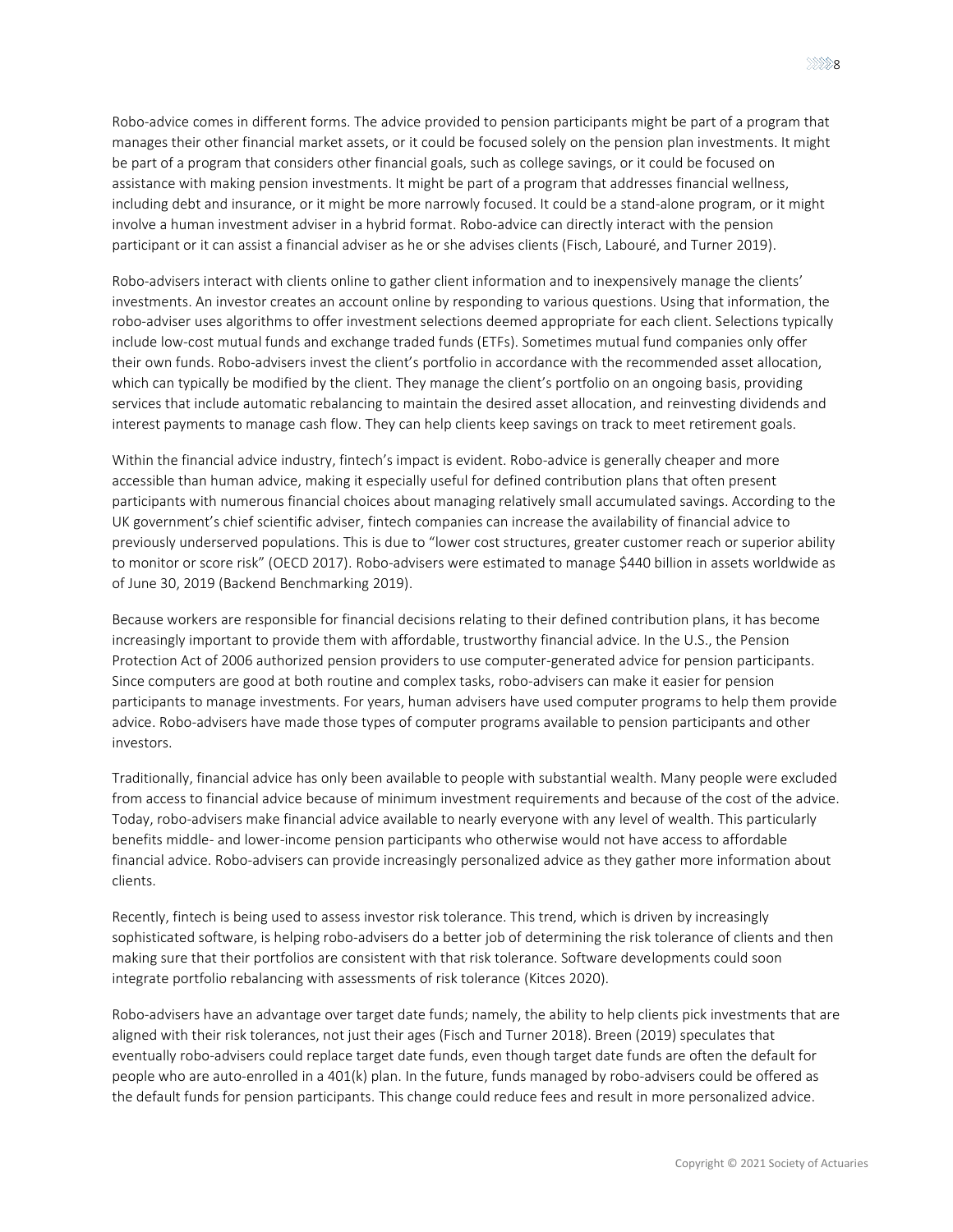Relatively new companies and more established financial services companies are using robo-adviser technology to serve pension plan sponsors and participants who traditionally relied on human advisers. Some robo-advisers provide the option of a hybrid model that involves a robo-adviser and a human adviser (Friedberg 2018).

The new robos primarily help small and midsize employers, which tend to have lower-wage employees than larger companies. Many believe this market has been neglected and overcharged (Iacurci 2018).

One robo-adviser provides every plan participant with fiduciary investment advice and a professionally managed account. In addition to handling compliance, recordkeeping, and custodial work, the robo-adviser assists with investment selection, and evaluation and monitoring of service providers for employers, which are basic services for most 401(k) advisers (Iacurci 2018).

Human financial advisers in the U.S. generally charge fees of around 1 percent of assets under management, with clients having larger portfolios often paying lower fees (Ludwig 2017). By contrast, robo-advisers typically charge fees ranging from 0 to 50 basis points. In both cases, additional fees are charged for the underlying investments. One robo-adviser, for example, initially charged fifteen basis points for accounts with more than \$100,000 and thirty-five basis points for the smallest accounts, but it has since been charging twenty-five basis points for all accounts. (For accounts that exceed \$2 million, fees are capped). Deschenes and Hammond (2019) summarize studies indicating that users of robo-advisers might do better than people who use human financial advisers, mainly because of the lower fees.

In addition, human advisers might require clients to have minimum investable assets of \$100,000 or more, whereas robo-advisers are willing to help customers with much lower balances. One robo-adviser, for example, requires a minimum balance of only \$500, and at least one requires no minimum balance. Accordingly, robo-advisers might offer an opportunity to democratize finance and disrupt the wealth management sector through low-cost, accessible business models (Braunstein and Labouré 2018).

#### <span id="page-8-0"></span>2.2.3 ARTIFICIAL INTELLIGENCE AND ROBO-ADVISERS

Artificial intelligence (AI) is improving robo-advisers. Improving recommendations is one of the uses of AI. A step in providing more useful recommendations involves incorporating data from a wider range of sources than has been used historically. One company has a machine-learning product that reviews a person's tax returns, credit reports, and bank-account information to provide customized financial-planning advice (Pah 2019).

While robo-advisers usually carry out the advice they provide, in other cases that must be done by the participant. In either case, the participant can override the advice of the robo-adviser. Because participants are subject to behavioral biases, they may not follow good advice provided by robo-advisers. Recognizing this issue, some roboadvisers use a hybrid model that includes human advisers to help clients deal with their biases (Davenport and Guscza 2016).

#### <span id="page-8-1"></span>2.2.4 WHO IS EXCLUDED?

New fintech such as robo-advisers could aggravate financial exclusion for people who are not comfortable using digital communications. Lack of digital and financial literacy among some populations might slow the development of robo-advice, making digital marginalization an issue. People who distrust the technology, rural residents with poor internet connections, and people who lack access to a computer or smart phone might be excluded. Older people who are uncomfortable with the technology might also be excluded from the benefits of fintech.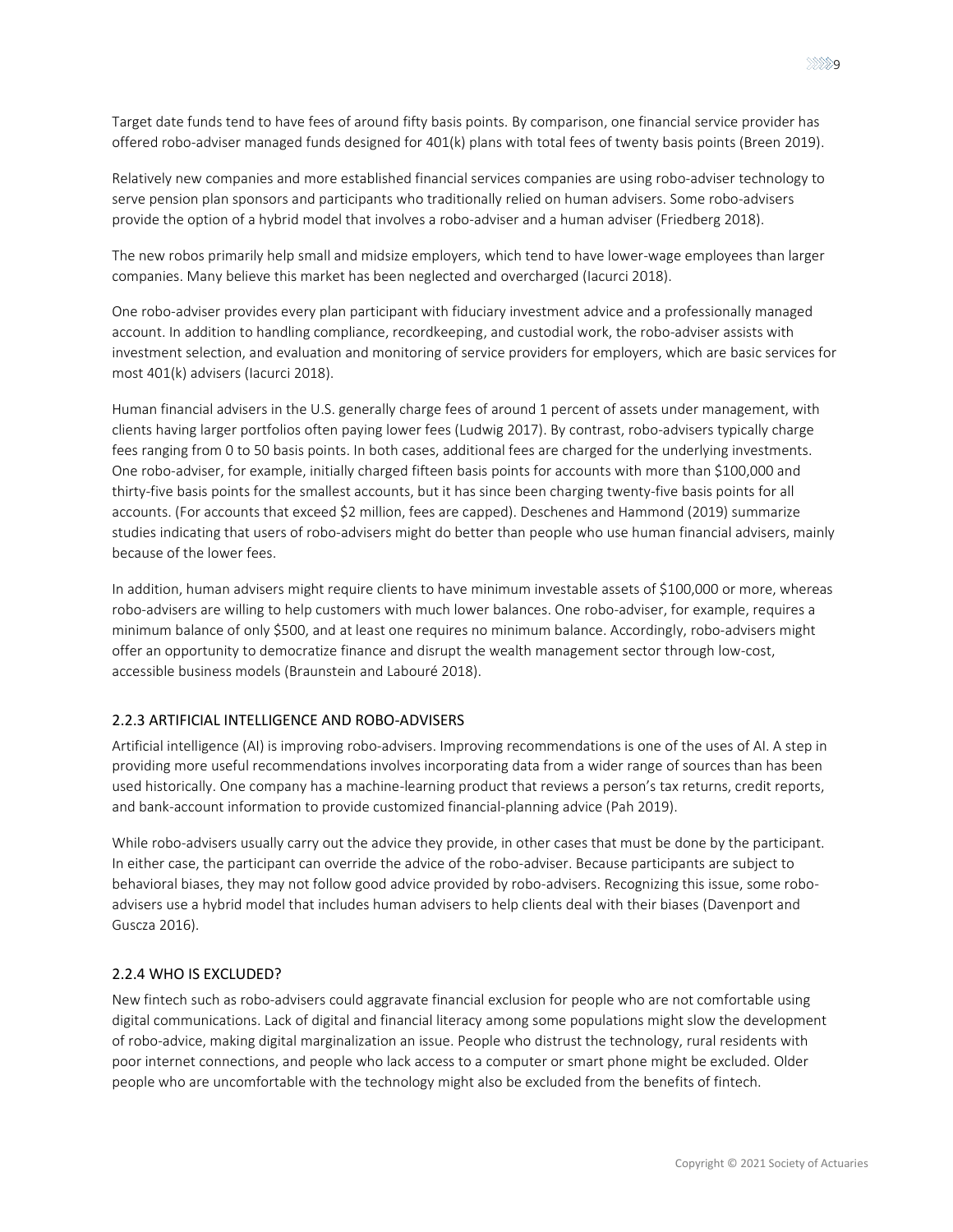Robo-advisers could make financial education and financial literacy less important in the future. A basic level of financial literacy will always be a valuable skill, but attaining more advanced financial literacy might not be necessary because people will have inexpensive access to financial advice.

In upstate New York, Older Adults Technology Services [\(OATS\)](https://oats.org/) borrowed an idea from New York City to see if it would work in a rural area where half of older adults experienced social isolation. The nonprofit partnered with the state to set up centers to teach computer skills, bringing older adult students to them. The students took to the training and formed a community of peers. Some became trainers themselves. Nine hundred took the course of which 83 percent reported a higher quality of life after the training and of which 77 percent said they felt more confident living independently (Campbell 2019).

#### <span id="page-9-0"></span>**2.3 KEEPING TRACK OF PENSIONS**

#### <span id="page-9-1"></span>2.3.1 INTRODUCTION

Lost pensions are a problem affecting people with small pensions who change jobs. Sometimes workers cannot locate a pension from a former employer, perhaps because the employer has gone out of business or has been bought out. In addition, lost pensioners occur when an employer cannot communicate with a former employee concerning a pension, generally because the employee has moved and has not notified the pension provider of their new address.

The U.S., the UK, and other countries share a policy concern for workers who have lost pensions from previous employers. To address this concern, the UK is working on a pensions dashboard so that workers can keep track of all of their pension accounts in one place. For the U.S., a recent paper described below has outlined the advantages and hurdles involved in the creation of a pension dashboard.

#### <span id="page-9-2"></span>2.3.2 UK AND US PENSION DASHBOARDS

The UK government, using British terminology of *pensions,* has made a commitment to support Pensions Dashboards created by the pension industry. The dashboard would enable everyone to view details of all their pensions in one location. The government has indicated that every pension provider will eventually move to this way of sharing data with participants. For many people, keeping track of various pension accounts is a significant barrier to effective financial management. Pensions Dashboards will enable people to view an online snapshot of their pensions via the portal of their choice.

The Pensions Dashboard Prototype Project was launched in September 2016 by the UK government. The project group ran a selection process to identify which firms would build the prototype. Selected firms were assigned to five project areas:

- Pensions Dashboard User Interface: how people interact with the dashboard;
- Pensions Finder Services: how the system retrieves information about individual pension accounts;
- Identity Providers: identity and personal data verification (discussed in the section on cybersecurity);
- Integration Service Providers: providing additional connections that some pension firms will need to share data with the dashboard;
- Matching/Data Quality Analysis: overcoming the challenges of finding every pension in every system.

The pension dashboards will also provide more transparent information about pension costs. One of the key issues, which is attracting attention from UK regulators and policymakers, is to improve transparency, including a full and clear disclosure of all investment costs charged by asset and fund managers for their services. Historically, service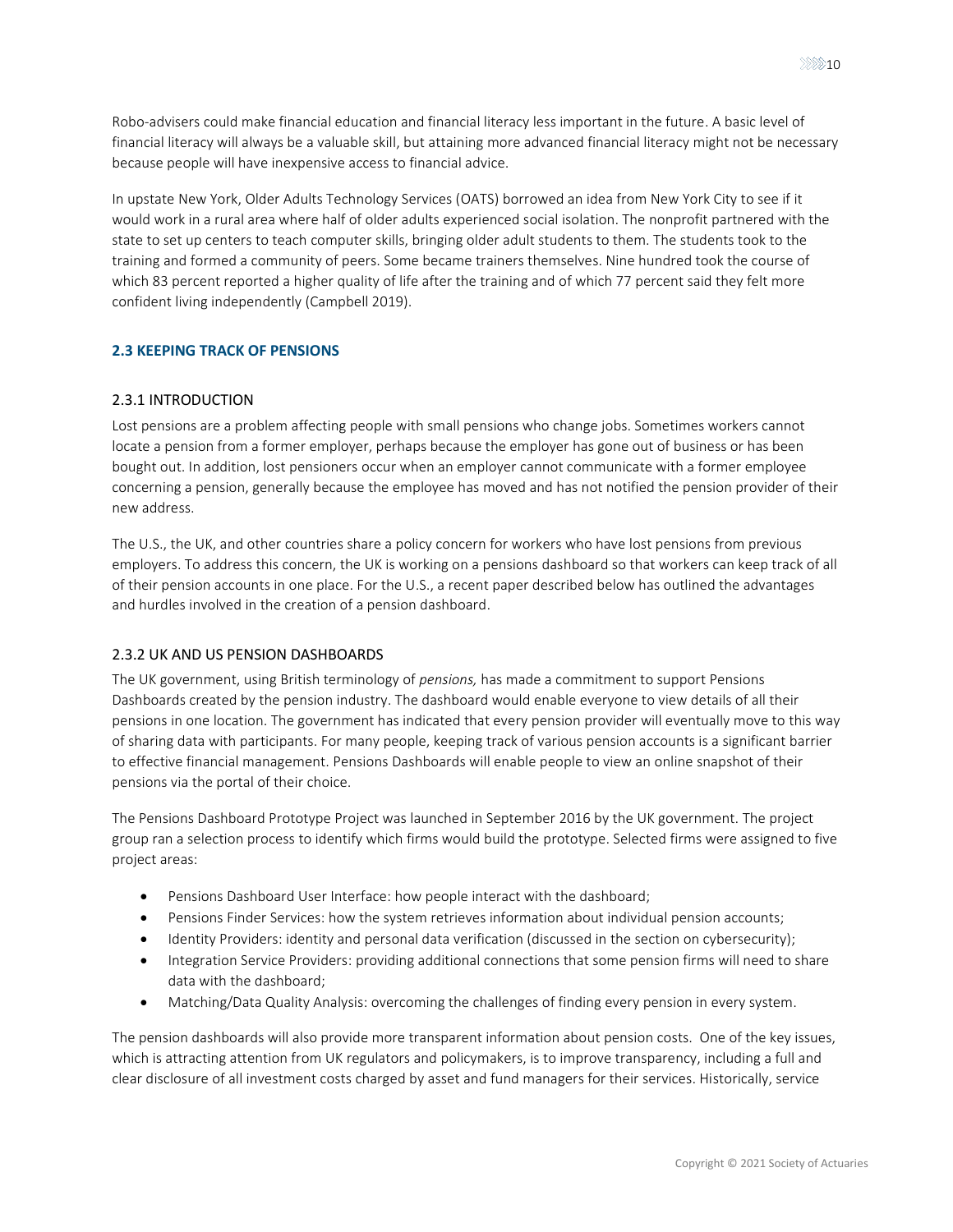providers have not been motivated to transparently report and communicate costs and fees to trustees, pension plan representatives, and participants.

Pension dashboards might help participants better understand their likely financial condition in retirement by looking at their current situation. This knowledge will help them decide if they need financial advice and perhaps motivate them to increase pension contributions. A goal is to encourage participants to take a proactive role in managing their retirement plans, stay in touch with their savings efforts, get a sense of their overall readiness for retirement, and feel empowered to make decisions about their finances.

Pension dashboards will include most defined benefit plans, most defined contribution plans, and the UK social security program. All of the pension dashboards will work the same way and the data they provide will be secure. Functions will include:

- Collecting the person's details and checking identity;
- Getting approval from the person to securely share that information;
- Searching millions of pension plans to find all of each person's pensions;
- Displaying all of the details about their pensions in the same place.

It will usually take a few seconds to track down all of a person's pensions, but the amount of time will depend on where their pensions are. For some people, it could take a few days. Pension dashboards will give people contact details for the pensions they find.

Eventually, each person will be able to choose which pension dashboard to use. Dashboards could be offered by banks, employers, and advice services.

A Pensions Dashboard Project Group is making sure that all elements of the dashboard will link together safely and smoothly. This group is also recommending the standards that all dashboards and pension plans will have to meet for sharing information. Pension dashboard apps will be available that can be downloaded to a smart phone.

In order to find all pensions, the Pensions Dashboards program in the UK will need to access the financial details of about eighty million pension accounts. Pension dashboards will not store data; rather, they will search and find data after an inquiry is made via the dashboard. In the future, every company that works with the Pensions Dashboards program will have to meet certain data and security standards. The UK dashboard program has encountered significant delays and complications, with the current timeline targeting full implementation in 2023, as of this writing.

A paper published in October 2020 from the Brookings Institution (John et al. 2020) discusses the potential creation of a retirement dashboard in the U.S. The advantages of such a dashboard in the U.S. are similar to those in other countries including helping savers manage preparation for retirement. The authors propose an online registry enabling workers to track their retirement accounts and benefits. The proposed dashboard may also offer services for lost account management, future income projections and advice. Obstacles to implementing such a dashboard include specific U.S. retirement system characteristics including its size and complexity compared to other countries, potential industry opposition, cybersecurity and overall cost. In terms of advancing the concept, the authors suggest the establishment of a feasibility task force with learnings from other countries helping to guide its assessment.

#### <span id="page-10-0"></span>2.3.3 ISRAELI PENSION DASHBOARD

Israel provides a pension dashboard that helps many Israelis who previously had difficulty tracing retirement savings when they changed employers.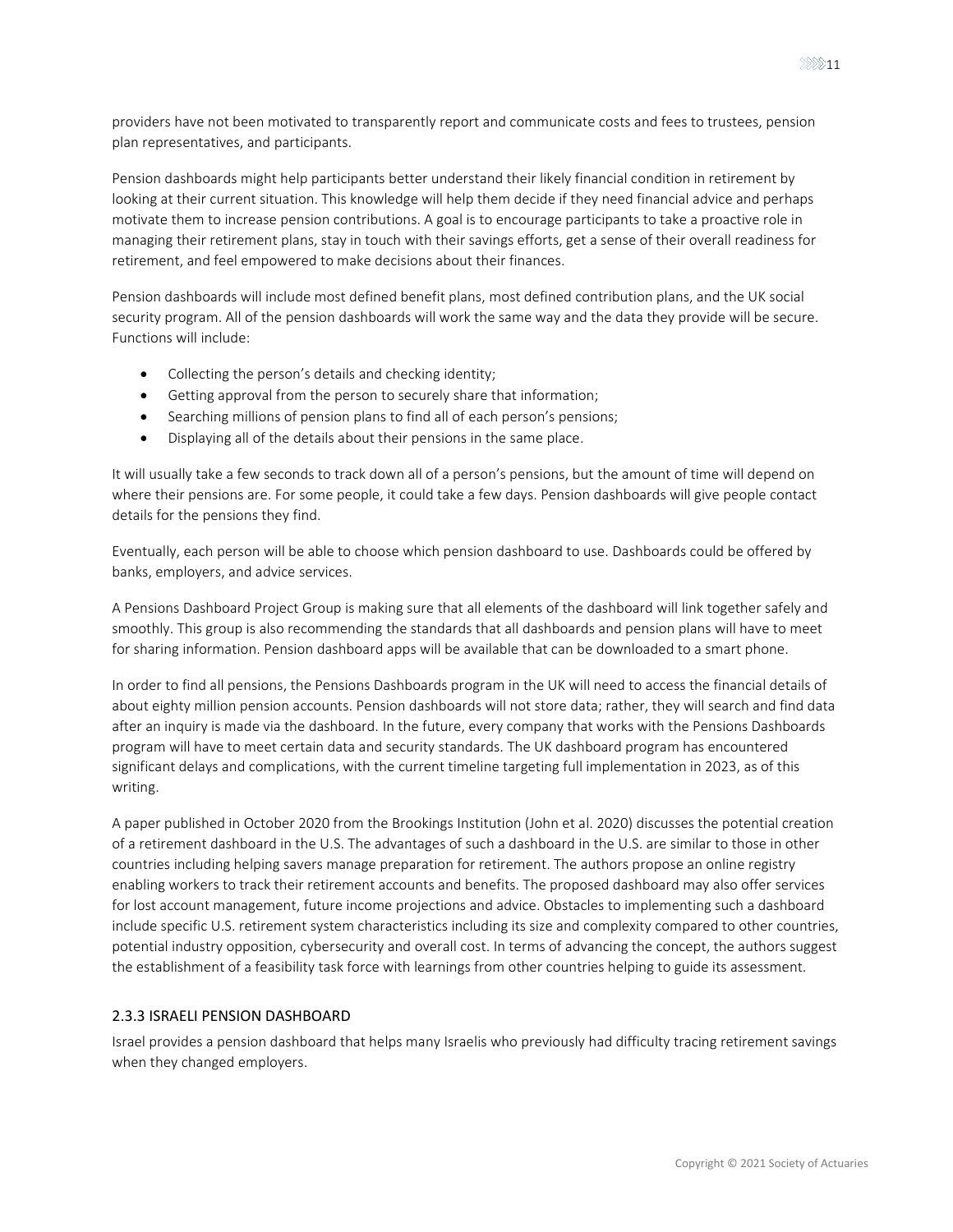Known in Hebrew as the *Mislaka Hapensionit,* this dashboard receives information from all pension funds and insurance companies. It is operated by a private company that is regulated and supervised by the Ministry of Treasury. It is the center for information about long-term savings and insurance for every Israeli.

Israel's Finance Ministry contracted a private company to build this dashboard, which any saver in Israel can use to learn about savings products. The tool is supervised by the Capital Market, Saving, and Insurance Authority of the Ministry of Finance. It receives information from all the companies and authorities that manage long-term savings. Any saver can receive a report, which is sent by email and shows the amount of money accumulated in each retirement savings vehicle. An additional tool is called *[Har Hakesef,](https://itur.mof.gov.il/#/main/landing)* which means "the money mountain." It accumulates information from banks, pension funds, and insurance companies, and allows individuals to locate forgotten accounts.

Other countries providing some form of pension dashboard include Australia, Belgium, Denmark, the Netherlands, and Sweden. In some of these countries, the dashboard is a repository of information about pension accounts. In other countries, the dashboard functions as a search engine for information held in other places. Dashboards allow participants to see projections of their pension accounts and pension income in retirement.

#### <span id="page-11-1"></span><span id="page-11-0"></span>**2.4 THE PAYOUT PHASE**

#### 2.4.1 INTRODUCTION

We thus far have discussed issues related to participating in a pension, contributing to a pension, choosing investments for a pension, and keeping track of pensions from previous employers. The decumulation phase poses major problems for many defined contribution participants because they need to determine a payout schedule for an unknown number of remaining years. All that is further complicated by financial market risk affecting the size of their account balances. Fintech might be able to help. A number of existing approaches address the payout phase, plus others are on the short-term horizon. For example, robo-advisers could, in the future, develop financial drawdown strategies for participants. For the purposes of this report, this section focuses on a particular fintech application that uses a decumulation product called a *tontine.*

#### <span id="page-11-2"></span>2.4.2 BLOCKCHAIN TONTINES

A tontine is a particular type of investment pool in which a group of investors invest. When a member of the pool dies, that person loses his or her claim to the pool; therefore, the pool benefits the longer-lived members at the expense of the shorter-lived members. Like a defined contribution plan, it has no unfunded liability because benefit payments are based on the available assets.

It is a rarely used option for retirement benefits in the U.S. The SECURE Act of 2019, however, may have facilitated the development of tontines for U.S. pensions because the law does not require insurance for a lifetime income guarantee (Toth 2020).

A tontine is an investment pool managed in an [actuarially fair way,](https://blog.tontinetrust.com/on-the-matter-of-fair-and-equitable-tontine-design-d7a3082a31b1) according to a plan for distributing payouts to investors. Tontines and ordinary investments have two key differences. First, tontine investments are generally irrevocable. Second, account balances are generally not transferred to a member's beneficiaries upon death; instead, remaining assets are divided among the pool's surviving participants. These extra returns are referred to as "mortality credits." In this way, tontines allow members to collect lifetime income by collectively selfpooling longevity risk among themselves. This obviates the need for, and cost of, reserve funds to back a guarantee. Tontines can deliver lifetime income similar to annuities and pensions. They can also, however, be structured to provide benefits to surviving spouses.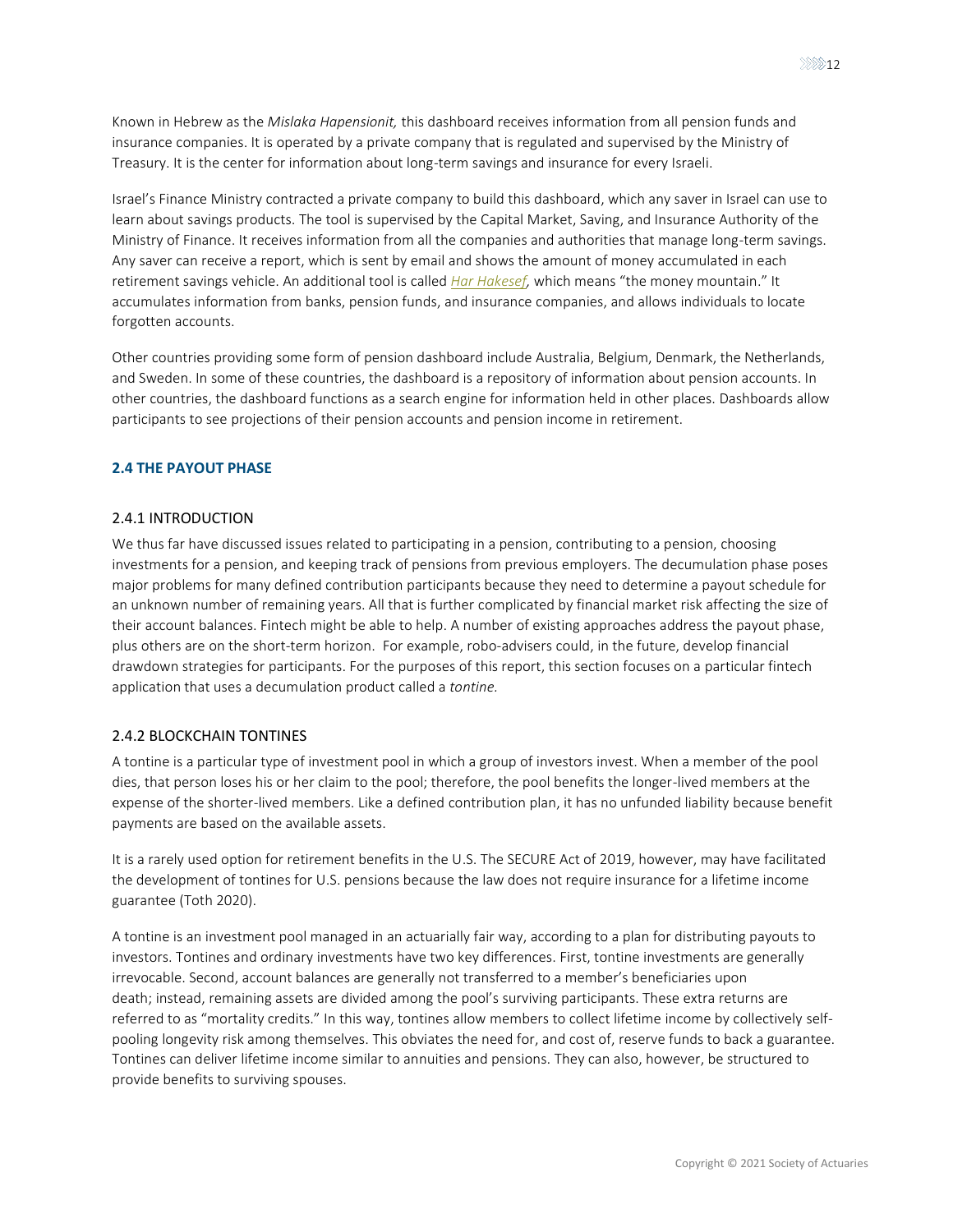Importantly, a tontine can never be underfunded because no explicit financial promises or guarantees are made. The benefits it pays adjust up or down in a continually self-correcting manner based on the plan's mortality and financial market experience, ensuring that the present value of a tontine's payouts never exceeds the present value of its assets.

To be successful, tontine providers must establish the trust of participants, sponsors, and regulators. This is where **[blockchain technology](https://www.forbes.com/sites/danielmarlin/2017/12/22/what-is-blockchain-and-how-will-it-change-the-world/#1bc1ed77560a)** can come into play. Blockchain technology promotes security and transparency by providing an immutable and public log (financial ledger) of all contributions, payout distributions, fees, and expense payments. This transparency allows regulators and analysts to audit its operations and status at any time. Blockchain technology is discussed further in section 3.4.

One company working to establish tontines [\(Tontine Trust](https://tontinetrust.com/) 2020) is based in Gibraltar. This company's mission is to create secure, low cost, highly transparent lifetime income solutions via tontines invested passively in a highly diversified set of exchange traded funds (ETFs). The firm utilizes blockchain technology with pseudonymous immutable ledgers and biometric authentication, providing full transparency of every transaction and with privacy protection. Its authentication approach uses cellphone technology and 3D facial maps to confirm identities based on a live person rather than a photograph. This issue is discussed further in the section on cybersecurity.

Technology now presents an opportunity to build efficient new ways to protect old-age consumption, which is a primary goal of pension systems. This innovation holds the potential to disrupt the benefits-payments industry. Defined contribution plan sponsors might find tontines attractive because they presumably are a relatively low-cost lifetime income solution for plan participants without the need for reserve funds. The plan sponsor is freed from the potential fiduciary liability that comes with selecting a guarantor because no guarantee is provided. Tontine plan sponsors bear no investment risk, no longevity risk, and no underfunding risk.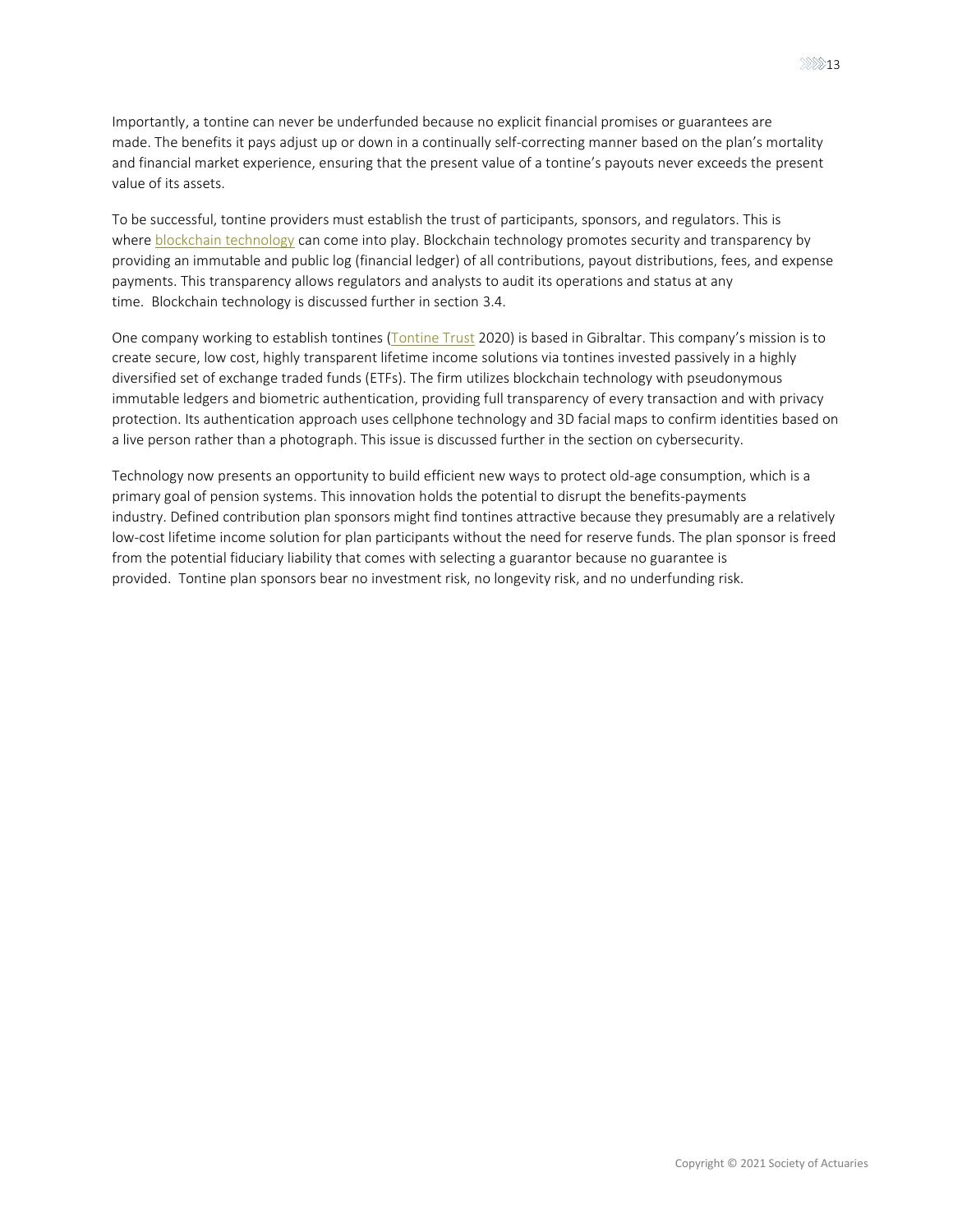# <span id="page-13-0"></span>Section 3: Plan Sponsors and Service Providers

The following sections focus on issues relevant to pension plan sponsors and others who provide services to pension participants.

#### <span id="page-13-2"></span><span id="page-13-1"></span>**3.1 PROTECTING PENSIONS AND PENSIONERS AGAINST CYBERCRIME**

#### 3.1.1 INTRODUCTION

Cybercrime can be viewed as a negative application of fintech. This section discusses cyberattacks and types of defenses against them.

Plan fiduciaries need to monitor cybersecurity with the same intensity as they monitor recordkeeping fees and fund performance. Although plan sponsors generally delegate cybersecurity responsibility to recordkeepers, they have a fiduciary duty to ensure that recordkeepers maintain a cybersecurity program, and that the recordkeepers have systems and procedures to protect against cybersecurity breaches and verify participant identities (Geller 2020).

#### <span id="page-13-3"></span>3.1.2 CYBERATTACKS

Pension plans hold large amounts of personal data and assets, which can make them targets for cyberattacks (The Pensions Regulator 2018). Cyberattacks can involve stealing personal information or assets in a participant's account. Theft of participant money through fraudulent online transfers is one cybersecurity concern (Clark and Edwards-Franklin 2019).

As an example of theft of personnel data, in 2015, the U.S. Office of Personnel Management (OPM) discovered that the personnel data of 4.2 million current and former federal government employees had been stolen. The stolen data included names, birth dates, home addresses, and Social Security numbers (OPM 2019) thus placing many people at risk of identity theft. It also included fingerprints, which is concerning because participants can change passwords, but fingerprints are immutable (Peterson 2015).

Pension plans should have incident response plans to deal with cyberattacks and enable the swift and safe resumption of operations. These plans should take into account the diverse types of cyberattacks, which include accidental, staff-related, hacking, malware, ransomware, phishing, and coordinated DDOS (distributed denial of service) attacks. A distributed denial-of-service attack is a malicious attempt to disrupt the normal internet traffic of a targeted server, service, or network by overwhelming the target with a flood of traffic. Plans need to ensure that all third-party suppliers have sufficient controls in place to protect member data and plan assets. Critical systems and data should be regularly backed up. This should include, if appropriate, one or more offline backups to protect data from a cyber incident.

In the case of untargeted attacks, attackers indiscriminately target as many devices, services, or users as possible. They do not care who the victim is. They simply assume that a widespread attack will exploit vulnerabilities in some computers or services. In comparison, targeted attacks single out an organization because the attacker has a specific interest in the business or has been paid to target it. Establishing the groundwork and finding the best route to target an organization's system or users can take months. Targeted attacks are often more damaging than untargeted ones because they are specifically tailored to impact a particular system, process, or group of individuals.

Participants can be highly vulnerable to cyberattacks. They make mistakes, such as choosing an easily guessed password or leaving laptops and mobile phones unattended. Restrictions on minimum password length and complexity are designed to protect passwords. Service provider staff when they are particularly busy or distracted are at risk of being fooled into giving away passwords, installing malware, or divulging information to an attacker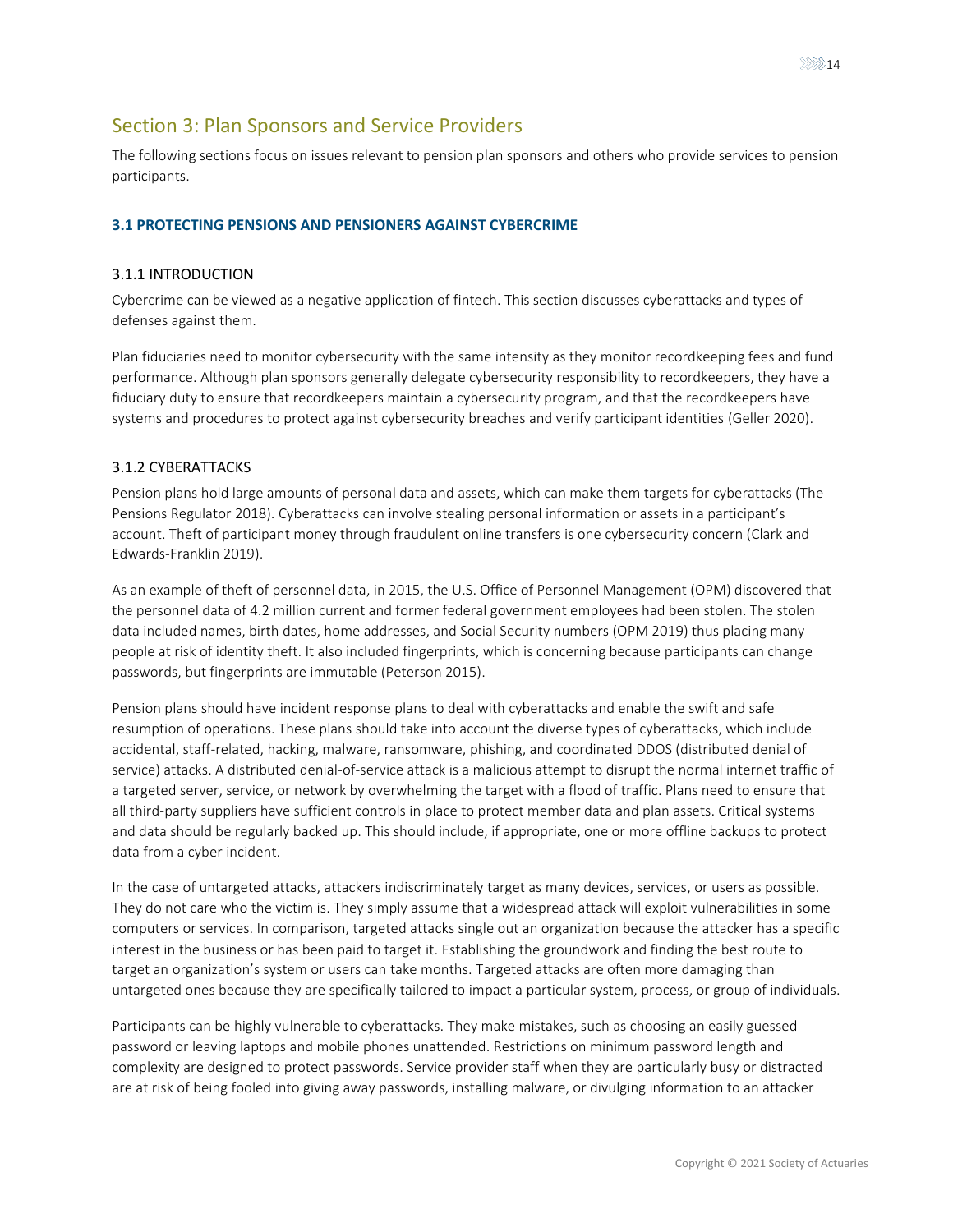(such as the names and roles of people within an organization and their schedules). These details can help attackers to effectively implement their attacks.

In 2019, hackers stole \$4.2 million from the Oklahoma Law Enforcement Retirement System. The fund has since recovered some of the money (Vizcaino 2019). This case highlights the important role of plan fiduciaries. They must ensure that plan service providers include information about their cybersecurity policies and procedures as part of their request for proposals (Saxon 2018). If a plan fiduciary has been impacted by a successful cyberattack, and if the fiduciary has not taken sufficient precautions against such an attack, that person may be subject to enforcement actions under the Employee Retirement Income Security Act (ERISA) or under state laws.

#### <span id="page-14-0"></span>3.1.3 CYBER-DEFENSES

Fortunately, effective and affordable strategies can help protect pension participants and pension plans from common types of cyberattacks. Participants can use two-step authentication when logging in to accounts. With twostep authentication, participants sign in with their account names and passwords. Then, by email or text message, they receive a single-use code that must be entered to complete the sign-in process. Text messages may be more secure because they are limited to a single device.

Other types of cybersecurity defenses include boundary firewalls and internet gateways. Organizations can also use network perimeter defenses, such as web proxies, web filtering, and content checking. Firewall policies can be developed to detect and block executable downloads and to block access to known malicious domains.

Listed below are some of the defensive measures organizations use to protect against cyberattacks:

- *Malware protection:* establishing and maintaining malware defenses to detect and respond to known attack code;
- *Patch management:* patching known vulnerabilities with the latest software versions to prevent attacks that exploit software bugs;
- *White-listing and execution control:* preventing unknown software from running or installing itself;
- *Secure configurations:* restricting the functionality of every device, operating system, and application to the minimum needed for business to function;
- *Password policy:* ensuring that an appropriate password policy is in place and followed;
- *User access control:* limiting normal users' execution permissions and enforcing the principle of least privilege (National Cyber Security Centre 2016).

Cloud-based systems arguably offer higher levels of security than on-site infrastructure (Arslanian and Fischer 2019).

A cybersecurity platform might use AI to sift through millions of pieces of data to pinpoint cybersecurity threats. Yet, if left on its own, that same AI application could be prone to detect many false positives. Human security experts could intervene to assess the outliers, giving the machine the opportunity to better learn how to identify security threats based on the human oversight (Waytz 2019).

Cybersecurity firms tend not to reveal their capabilities because that information could help cyber criminals. Similarly, pension recordkeepers have incentives to reveal only limited information about their cyber defenses to prevent hackers from adapting their methods and avoiding detection. For this reason, recordkeepers often respond with only limited information about cyberattacks. The Data Security Oversight Board of Spark Institute has developed standards to help recordkeepers communicate about the capabilities of their cybersecurity systems to plan sponsors and others (Rouse et al. 2019).

Cybersecurity is a serious issue for plan sponsors and participants, one that requires the participation of both to prevent successful cyberattacks.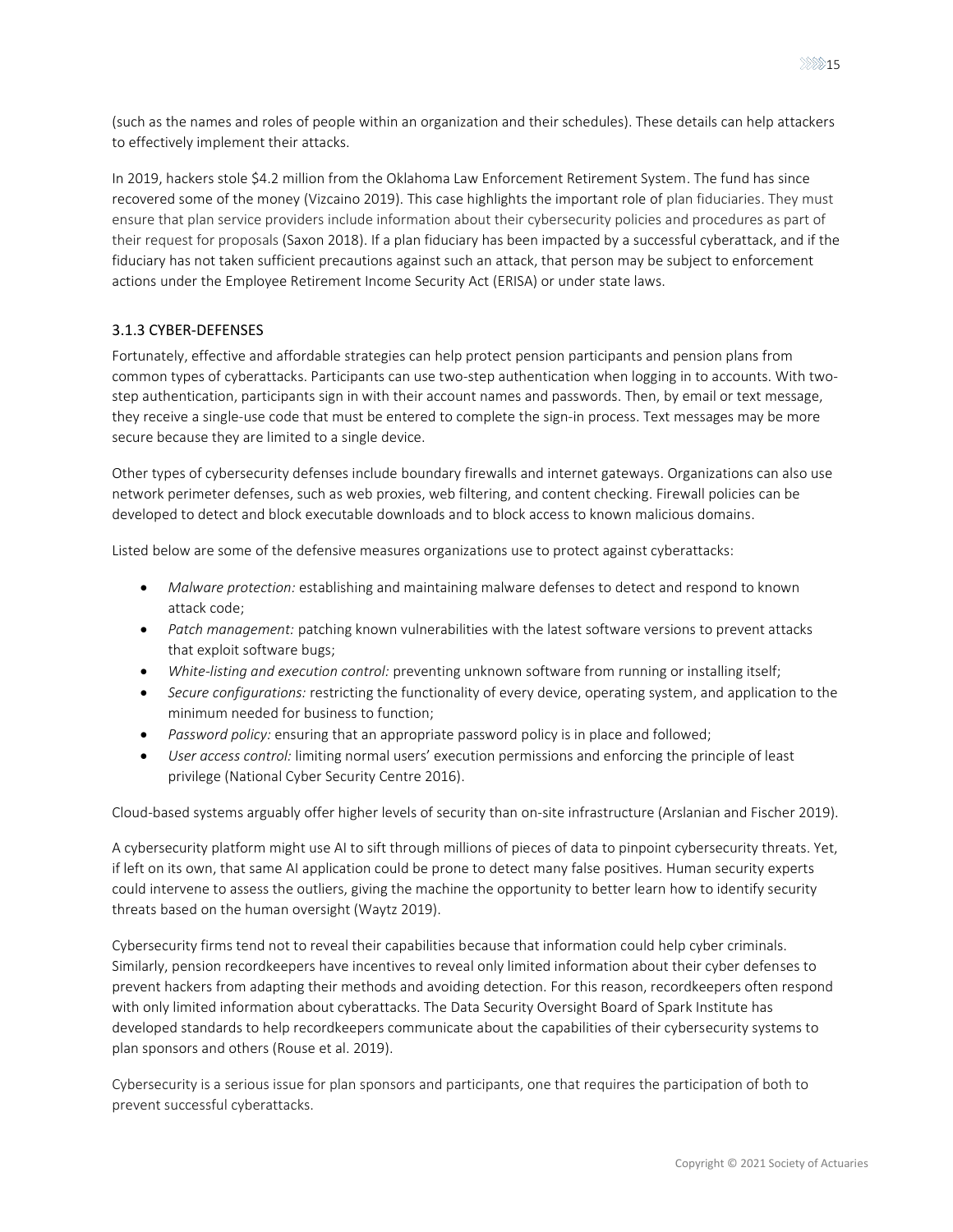#### <span id="page-15-1"></span><span id="page-15-0"></span>**3.2 ARTIFICIAL INTELLIGENCE AND DEFINED BENEFIT PENSION INVESTING**

#### 3.2.1 INTRODUCTION

Defined benefit investing differs considerably from defined contribution investing. It is investing to fund liabilities, while defined contribution investing doesn't have that issue. Defined benefit plans have professional asset managers, and they use complex investment strategies, while defined contribution investing is often managed by the participant.

#### <span id="page-15-2"></span>3.2.2 ARTIFICIAL INTELLIGENCE FOR DEFINED BENEFIT INVESTING

Artificial intelligence technologies enable defined benefit pension plans to incorporate broader and less-structured data sets into the analysis of potential investments. Pension funds can use AI to help them beat the market with active investment strategies. For example, one equity fund uses machine learning to time and weight its investments (Arslanian and Fischer 2019). Additionally, active defined benefit portfolio managers can use algorithmic investment trading programs, sometimes called *algo bots*. AI can be used to help investment managers evaluate a wider range of data, and to evaluate new data more quickly. Algorithmic programs allow investment managers to automatically track economic indicators and automatically adjust portfolios in response (Hicks 2019).

Artificial intelligence draws insights from evaluating large amounts of data. The insights are not based on any theory but are entirely empirically based. While often they are useful, that is not always the case for the relationships they find which can be random correlations. For that reason, it is advisable to have a hybrid approach where AI results are reviewed by human experts.

#### <span id="page-15-3"></span>3.2.3 USE OF ARTIFICIAL INTELLIGENCE TO SELECT AND TRACK FUND MANAGERS

Sasaki et al. (2018) report on how Japan's Government Pension Investment Fund (GPIF) is using AI to select and track pension fund portfolio managers. They write: "The proper selection and monitoring of fund managers is one of the most important tasks for the Government Pension Investment Fund (GPIF). Its current approach, which depends on the track records and qualitative explanation of candidates and commissioned fund managers, can be significantly improved with the use of artificial intelligence (AI). This would lead to better management of GPIF's assets, which amount to over 150 trillion yen."

For assessing the financial prospects of a company or other investments, pension funds can use AI to analyze market sentiment related to stocks, bonds, commodities, countries, currencies, and cryptocurrencies. To do this, AI tools evaluate content expressed on blogs, stock message sites, and social media platforms (Donaldson 2019).

#### <span id="page-15-5"></span><span id="page-15-4"></span>**3.3 FINTECH FOR PENSION RECORDKEEPERS**

#### 3.3.1 INTRODUCTION

Blockchain technology is a type of accounting technology that can be used for facilitating and recording financial transactions. Accounting firms are building blockchain software solutions to facilitate auditing, taxation, and general accounting. The Accounting Blockchain Coalition has launched a risk assessment tool that provides accountants, auditors, CFOs, and others with guidance to evaluate digital assets and blockchain technology. The tool can be employed by businesses that use or might use blockchain technology (Pollock 2019).

#### <span id="page-15-6"></span>3.3.2 BLOCKCHAIN ACCOUNTING TECHNOLOGY FOR RECORDKEEPERS

Blockchain technology will likely be implemented in the future to help pension recordkeepers. From a cybersecurity perspective, blockchain is more secure than current procedures used for pension recordkeeping (Iacurci 2019) due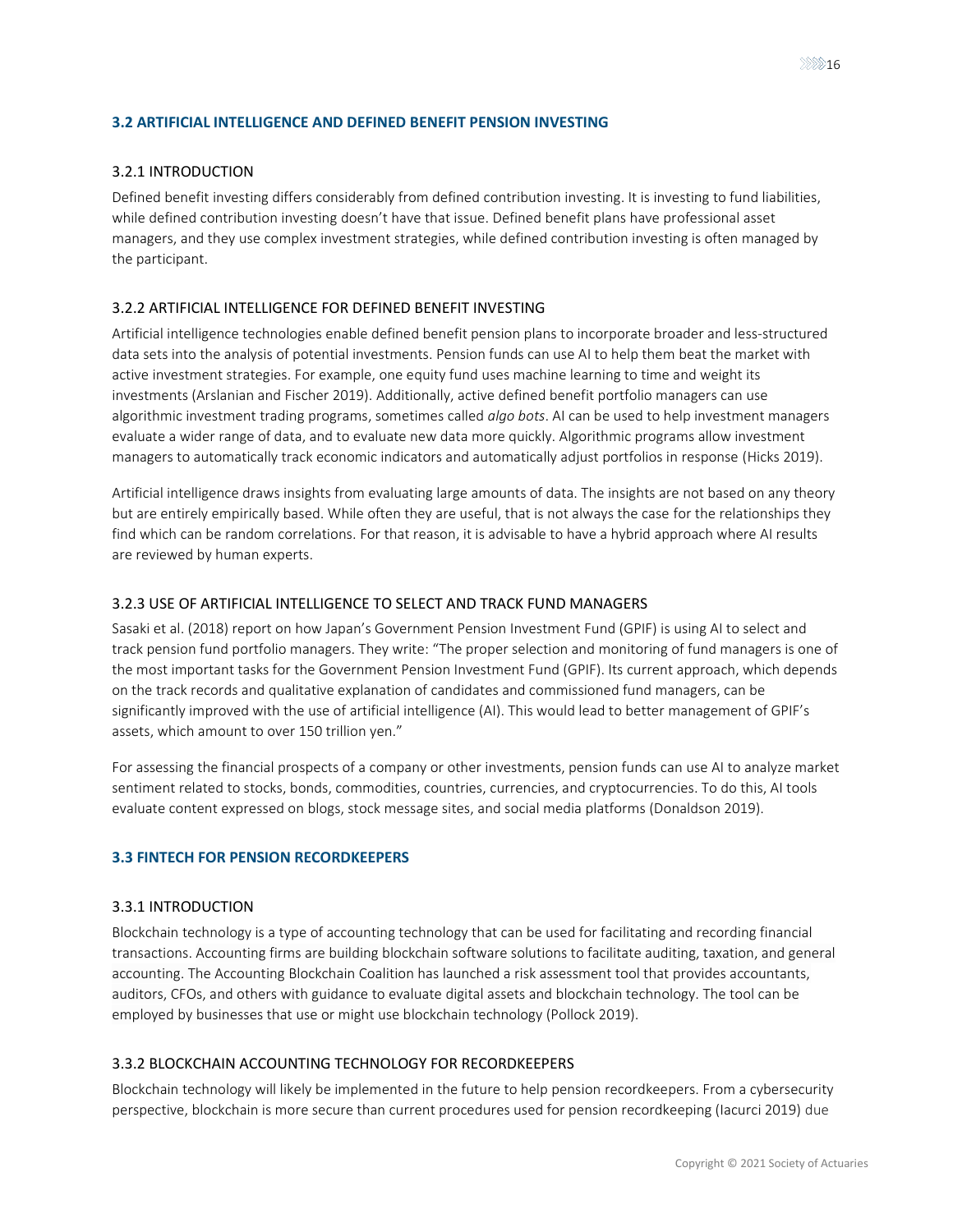to its decentralized structure. All data is updated simultaneously on each provider's platform. Therefore, hackers would need to break into each system *simultaneously* in order to modify the data or to access underlying accounts. Blockchain could also improve the sharing of data between recordkeepers, asset managers, plan sponsors, and participants, thereby reducing plan administrative costs.

Smart contracts also may improve the management of pension funds. A smart contract is a self-executing contract with the terms of the agreement between buyer and seller being directly written into the computer program. The program code and the agreements it contains exist across a distributed, decentralized blockchain network. The code controls the execution of transactions (Frankenfield 2019). ASURE, a German pension fund company, uses Ethereum Blockchain for recording pension contributions.

Blockchain could substantially reduce the price of 401(k) recordkeeping services by eliminating layers of human intervention. It could make asset rollovers from one 401(k) plan to another 401(k) or to an individual retirement account (IRA) a seamless operation, as opposed to the convoluted process that currently exists (Iacurci 2019).

Blockchain, as a distributed ledger technology, can fundamentally transform systems for authenticating securities transactions and tracking securities ownership. With each accounting record held on numerous computer systems, securities transactions can be executed and settled via the blockchain. Information about the transactions would then be distributed to the ledger and stored (October Three 2019).

Post-trade settlements are an important, and relatively slow, aspect of securities trading. Historically, settlements have involved intermediaries. Currently, this process takes an average of two days. Custodians, depositories, brokers, and clearinghouses facilitate securities transactions. If blockchain technology were used, the centralized ledger, traditionally maintained by the clearinghouse, would instead be a distributed ledger. Both parties involved in transactions would need to authenticate this ledger. The biggest hurdle to establishing such a system is not the technology but reaching an agreement between different institutions in the industry with competing interests (Rubini 2019).

Use of new blockchain technology in securities and pension transactions will bring significant changes to custody and 401(k) recordkeeping, dealing with lost participants, managing small account balances, and moving money across employers during job changes (October Three 2019).

One new blockchain service aims to create the largest smart contract pension fund infrastructure. It offers a transparent smart contract blockchain that aims to eliminate deficiencies in pension fund infrastructure. "The system designed for pension funds is massively flawed and full of deficits that can create a major crisis in the future. We are aiming to make a more sustainable economic future by using the power of blockchain and tokenization," said the company's spokesperson. The goal is to put users in the driving seat and eliminate dependency on third parties, making the system more transparent and reducing fees (Reuters 2018).

The venture is building a blockchain platform that allows users to effectively build and manage retirement portfolios. It provides a decentralized pension marketplace that gives users access to a variety of pension products. Users will be able to track fund performance and view their portfolios at any time.

For all these reasons, blockchain accounting technology is promising. It is already being used for many functions related to pensions.

#### <span id="page-16-1"></span><span id="page-16-0"></span>**3.4 BLOCKCHAIN FOR PENSION PLAN ADMINISTRATORS**

#### 3.4.1 INTRODUCTION

Blockchain may prove to be useful for pension plan administrators. This section explores ways that might happen.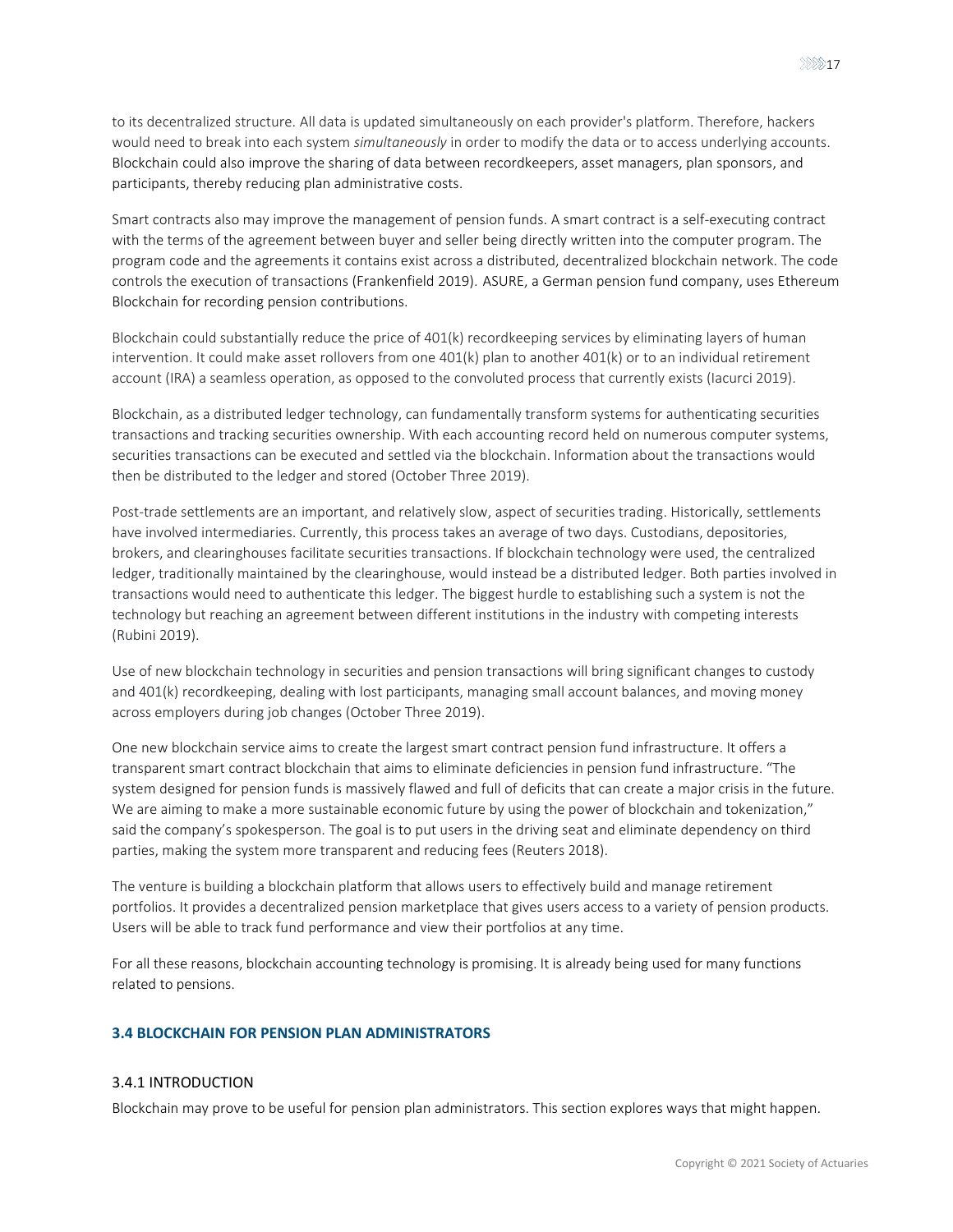#### <span id="page-17-0"></span>3.4.2 PENSION ADMINISTRATION WITH BLOCKCHAIN IN THE NETHERLANDS

In 2017, APG and PGGM, the managers of the two largest Dutch pension funds, announced that they were testing a blockchain-based system to simplify and reduce the cost of administering pensions. APG and PGGM are asset managers and pension providers for the Dutch civil service plan ABP and the healthcare plan PFZW. The technology being used is an adapted version of the blockchain system underlying the cryptocurrency bitcoin (BasuMallick 2018, Schenker 2019). They two pension managers have now successfully completed a prototype of a blockchain-driven pension administration system.

Further research into this method of pension fund administration is expected to produce a more flexible and transparent administration system with significantly lower costs. The prototype administers a virtual defined benefit plan with ten thousand participants, under arrangements similar to APG's company pension plan. A virtual employer then fed salary data and information regarding life events, such as a wedding and a divorce, into the system. The next step was to add elements such as administration of benefits and contributions, and subsequently run the entire administration of the APG plan on the blockchain in parallel to its current system.

The prototype was designed to lead to a new kind of pension administration, providing transparency and access for the pension fund, its sponsor, participants, and the government supervisor. Everyone involved would have their own access key and permission to rework the data relevant to them.

Among the benefits of the blockchain is that data don't have to be passed on and copied between users. "Individual data have been stored several times and in different places, and also in different systems in case somebody has several pensions," explained the head of APG's blockchain project. Blockchain technology is designed to be more efficient and to generate fewer errors than existing methods of pension plan administration. "Every adjustment will be stored separately and the history of transactions can't be changed. As a consequence, it will always be possible to trace errors," said the innovation manager at PGGM. APG and PGGM said they didn't know when the technology could take over the real administration, as it was still in its early stages. The transfer of financial value, such as premiums and benefits through the blockchain, however, is still far off. The investment administration could be a promising implementation of blockchain technology (Van Wijk and Preesman 2017).

Each system will have its own mechanism, but the basic infrastructure will share many similarities. For instance, all stakeholders and entities such as consumers, institutions, developer communities, sector advisors, and service providers will join the blockchain as participants, with each being given the ability to execute necessary tasks.

All transactions and assets will be tokenized so as to maintain transparency and an immutable audit trail. Tokenization protects sensitive data by replacing it with an algorithmically generated number (called a token). An individual making a payment for an investment, a pension fund making investment in a security, or a fund being withdrawn can all be authenticated and recorded on the blockchain.

#### <span id="page-17-1"></span>**3.5 PURCHASING COMPUTER SERVICES THROUGH CLOUD COMPUTING**

#### <span id="page-17-2"></span>3.5.1 INTRODUCTION

This section discusses how pension plans can use cloud computing to reduce costs and simplify the management of information technology. It explains what cloud computing is and the advantages it provides.

#### <span id="page-17-3"></span>3.5.2 WHAT IS CLOUD COMPUTING?

Cloud computing is an enabler for fintech, providing lower cost and faster computing power. It is the delivery of computing services—servers, storage, databases, networking, software, analytics, and intelligence—over the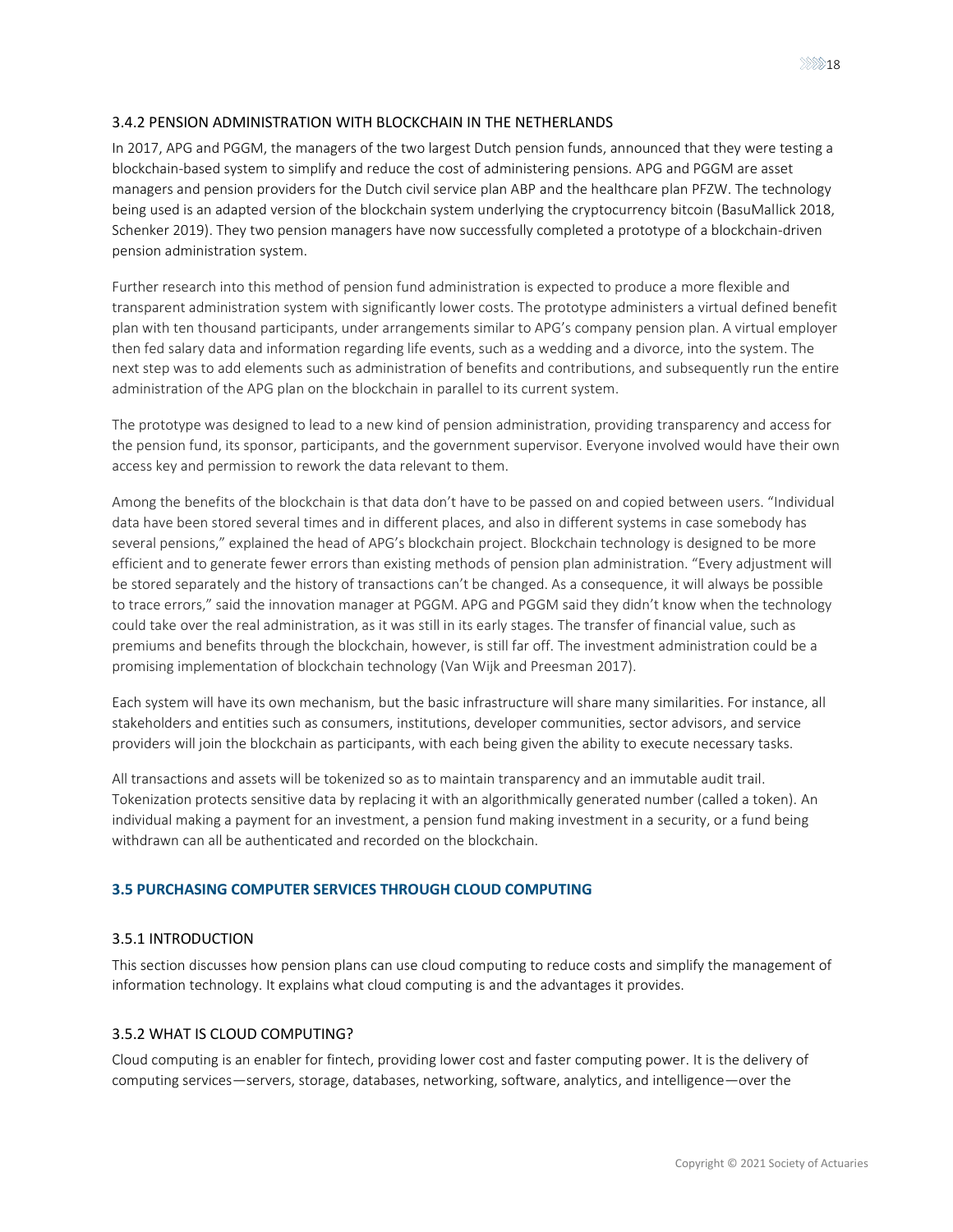internet (the cloud) to offer faster innovation, flexible resources, and economies of scale. Users only pay for the cloud services they use, helping to lower their operating costs and scaling their demand to changes in need.

Cloud computing involves a network of remote servers hosted on the internet to store, manage, and process data, rather than a local server or a personal computer. It provides on-demand availability of computer system resources, especially data storage and computing power, without direct active management by the user.

The rise of cloud computing has been a facilitating factor for artificial intelligence and machine learning. They have been made possible by the increase in computational power, the increase in the amount of available data, and the decrease in the cost of storage.

With a public cloud, all hardware, software, and other supporting infrastructure are owned and managed by the cloud provider. Users access these services and manage their accounts using a web browser.

Cloud computing is a major shift away from the traditional business model for information technology (IT) resources. Cloud computing eliminates the direct expense of buying hardware and software and setting up and running on-site data centers—the servers, the round-the-clock electricity for power and cooling, and the IT experts for managing the infrastructure. Cloud computing services are provided on demand, giving businesses flexibility and reducing pressure on capacity planning. On-site datacenters typically require hardware setup, software patching, and other time-consuming IT management chores. Cloud computing removes the need for many of these tasks. The biggest cloud computing services run on a worldwide network of secure data centers, which are regularly upgraded to the latest generation of fast and efficient computing hardware. This offers greater economies of scale compared to a single corporate data center.

Cloud computing makes data backup, disaster recovery, and business continuity easier and less expensive because data can be stored and backed up at multiple sites on the cloud provider's network. Many cloud providers offer a broad set of policies, technologies, and controls that strengthen cybersecurity, helping to protect data, apps, and infrastructure from potential threats. The investments that cloud providers make in cybersecurity dwarf those of any single pension fund.

#### <span id="page-18-1"></span><span id="page-18-0"></span>**3.6 BLOCKCHAIN FOR PENSION RISK TRANSFER**

#### 3.6.1 INTRODUCTION

This section discusses the use of blockchain accounting technology for managing pension risk transfers. It begins by discussing what pension risk transfer is and provides an example from the UK.

#### <span id="page-18-2"></span>3.6.2 PENSION RISK TRANSFER

Pension risk transfers occur when a defined benefit plan sponsor sells its plan liabilities to an insurance company. Legal and General, the UK's largest retail life insurer, is launching a blockchain solution for pension risk transfers through Legal and General Reinsurance. The group has more than a trillion pounds (\$1.27 trillion) in assets under management. Legal and General had several separate systems that dealt with pension risk transfer. To manage those systems, they created a blockchain that handles the entire reinsurance process. That includes pricing, claims handling, financial reporting, and collateral. The new system should lower costs. It might redefine how long-term life reinsurance business is sold. "We believe that blockchain is uniquely suited to the long-term nature of annuities business as it allows data and transactions to be signed, recorded, and maintained in a permanent and secure nature over the lifetime of these contracts, which can span over fifty years," said the CEO of Legal and General Reinsurance.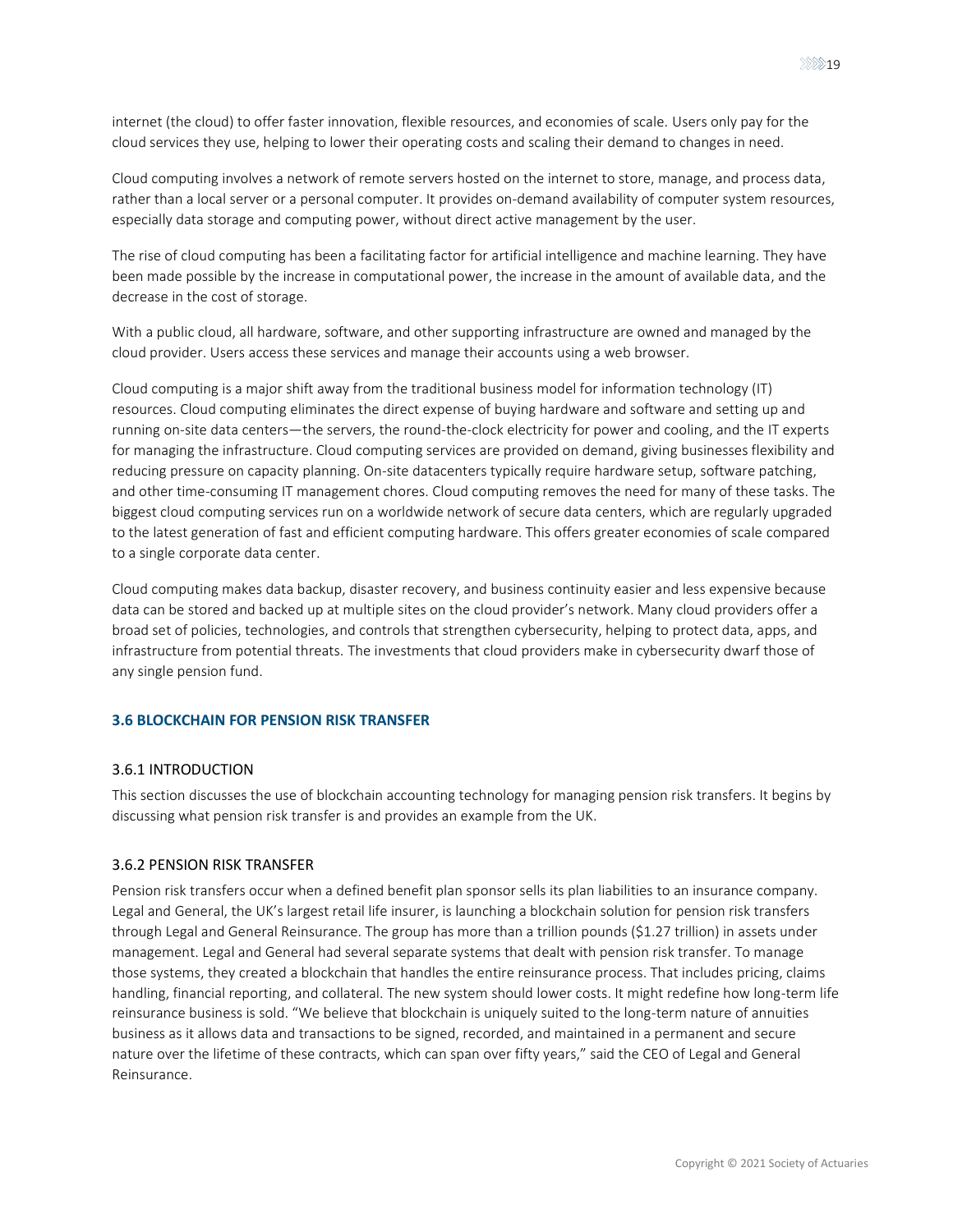Legal and General Reinsurance only writes pension risk transfer business outside of the U.S. and UK. It has clients in the Netherlands, Ireland, and Canada. It is a specialist reinsurer of pension risk transfer business that provides insurance to direct insurers, who in turn provide insurance to pension plans.

Legal and General considered a number of existing accounting systems but none could deliver the combination of security, flexibility, and auditability of the blockchain. Blockchain provides the ability to exchange and agree upon data between various counterparties, to digitally and cryptographically sign the data, and to ensure that the data is traceable over any period of time, given that it is stored in consecutive blocks in the blockchain. The participants who use the blockchain platform are direct insurers and other reinsurers that Legal and General Reinsurance partners with. Legal and General is exploring extending the system to some of the group's pension plan clients as well (Ledger Insights 2019).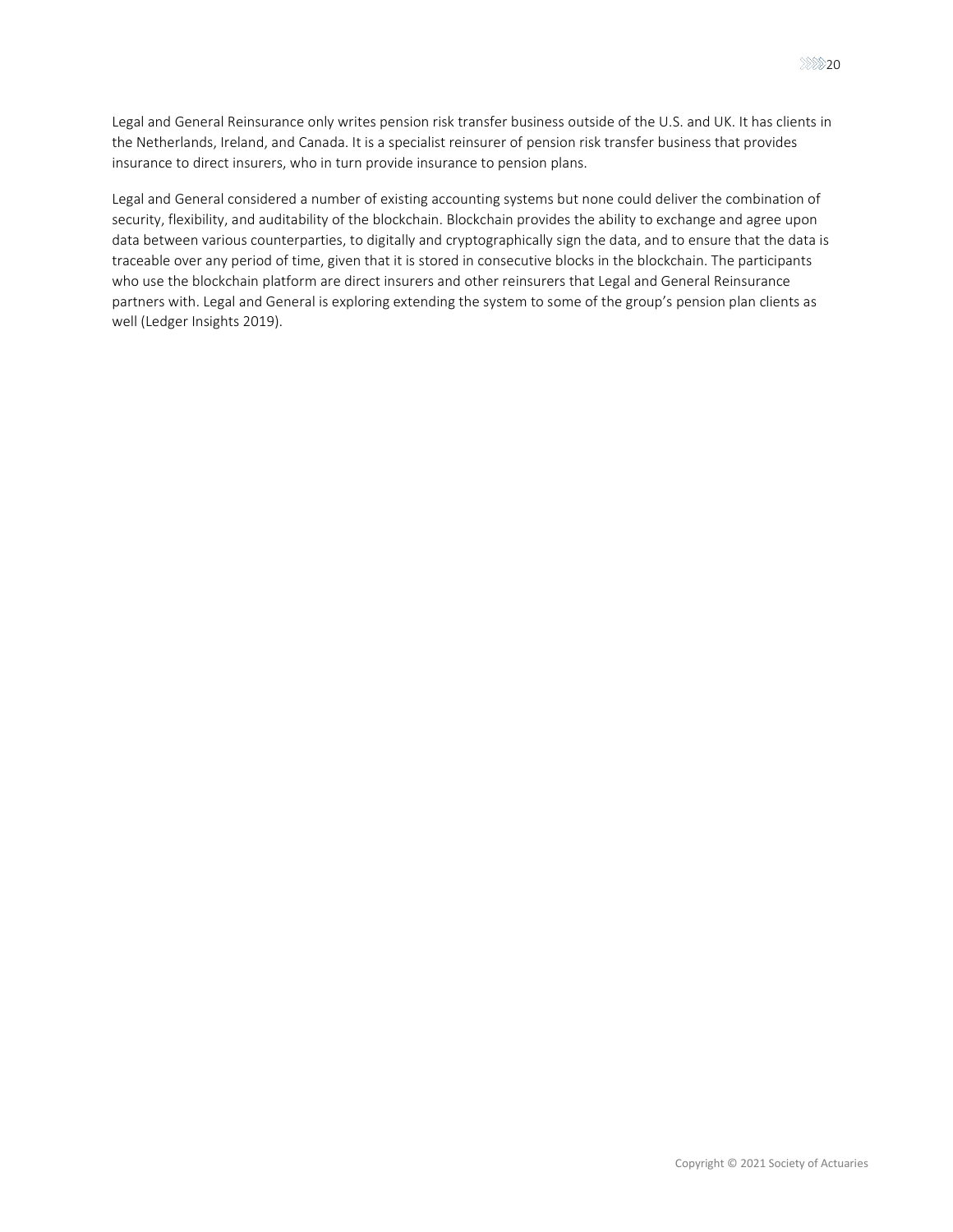# <span id="page-20-0"></span>Section 4: Summary and Conclusions

This report examines issues related to the direct and indirect ways that fintech affects pension participants, including pension plan sponsors and pension service providers. In this final section, we summarize a few of the issues previously discussed, and briefly summarize the report.

Generally, fintech enables companies to reduce pension administration costs.

Fintech has a significant opportunity to assist defined contribution participants who cannot afford human wealth managers and advisers. Robo-advisers can aggregate information about individuals (e.g., risk tolerance, investment goals, and spouse's salary) and generate tailored advice more cheaply. In a low-return environment, costs have a large impact on savings outcomes. Robo-advisers considerably reduce the cost of financial advice. Traditional financial advice with a financial adviser generally costs about one hundred basis points a year of assets under management (AUM). This fee compares to about twenty-five basis points and sometimes less for robo-advisers (Fisch et al. 2019).

Fintech also relates to cloud computing. For pension plan managers, cloud computing is not always the lowest cost alternative, but it costs less for some businesses than purchasing their own computing hardware and software. Thus, businesses must determine whether it is less expensive to purchase computer hardware or to rent it through the cloud. Cloud computing allows companies with fluctuating needs for computer services to only pay for what they use. They don't need to purchase excess capacity to cover times of peak need (Cohen 2012, Beasley 2015).

Another fintech development is blockchain. This new accounting technology might lead to lower administrative costs for pension plans. It could also lead to lower costs for defined benefit and defined contribution plans by facilitating the provision of benefits through tontines. Blockchain could also reduce costs for insurance companies that do pension risk transfers. As established in many contexts, blockchain cuts costs by removing middlemen.

With AI, robo-advisers can incorporate more information about pension participants, such as information from their tax returns. Increased information enables robo-advisers to provide more personalized advice. They can also improve the personalization of communication with clients. With AI, robo-advisers that serve large defined benefit pension funds can incorporate more information (e.g., analyses of social media statements) about the companies in which they invest.

Pension dashboards are used in Israel and several other countries to help pension participants keep track of multiple accounts with different employers. The UK is in the process of developing a pension dashboard and use of dashboards has been proposed in the U.S. When pension participants change jobs, they often leave behind a pension account. Sometimes workers forget about their pensions from former employers and or have difficulty tracking them down. This is especially true when companies go out of business, move location, change names, or are bought out. A pension dashboard can help these participants find lost pensions.

Thus, fintech holds great promise for reducing costs, increasing security, and improving personalization of services to pension participants.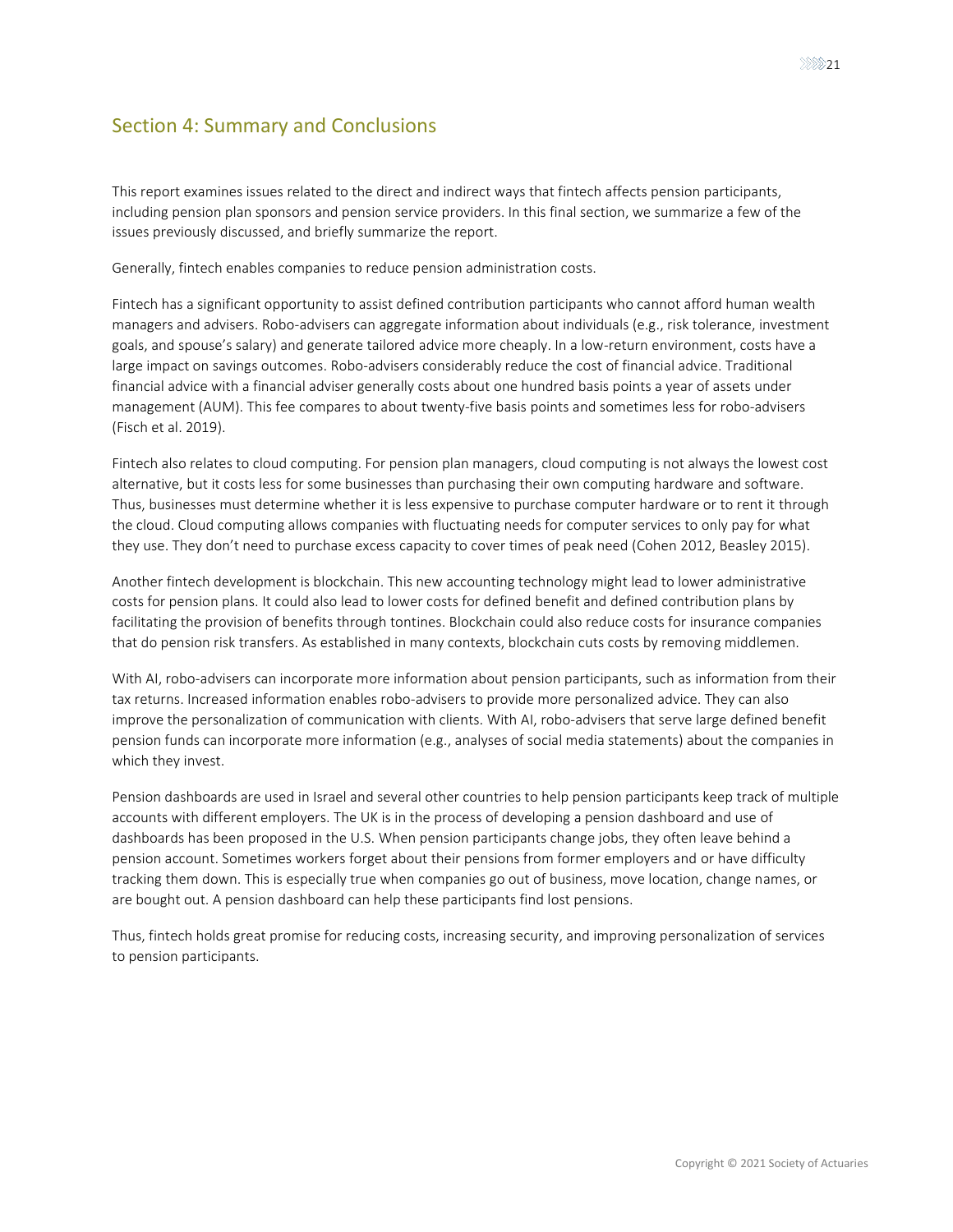# <span id="page-21-0"></span>Section 5: Acknowledgements

The researchers express gratitude to the Project Oversight Group for their work reviewing this report for accuracy and relevance.

#### Project Oversight Group Members:

Mark Dennis Carl Ghiselli Sara Rix Stacy Schaus Lisa Ullman

#### At the Society of Actuaries:

Steve Siegel, Sr. Practice Research Actuary Barbara Scott, Sr. Research Administrator



Give us your feedback! Take a short survey on this report.

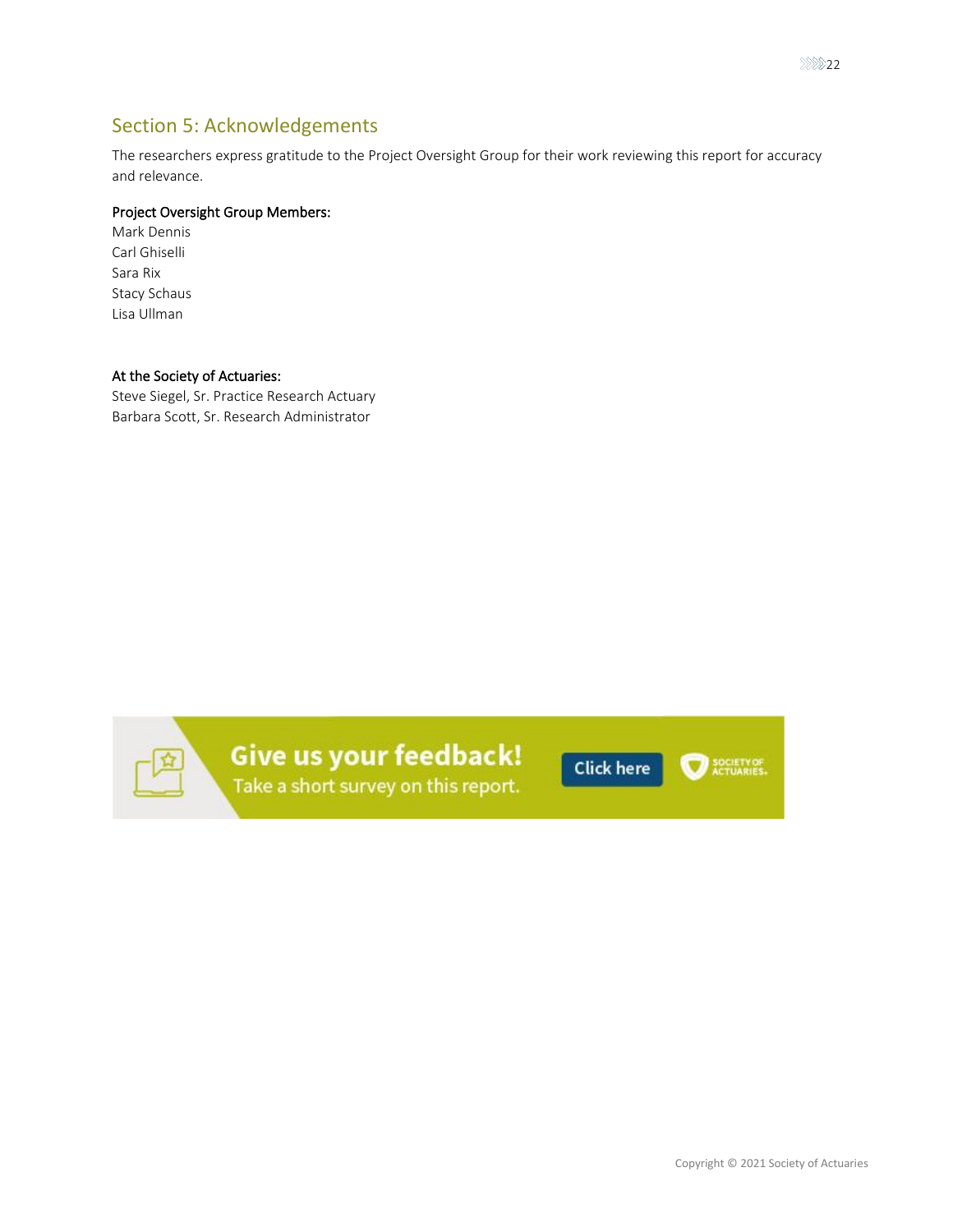## <span id="page-22-0"></span>References

401k Specialist. 2020. "New Platform 'Democratizes' Custom Target Date Funds." Issue 3, p. 42.

Arslanian, H. and F Fischer. 2019. The Future of Finance: The Impact of Fintech, AI, and Crypto on Financial Services. Palgrave.

Backend Benchmarking. 2019. "The Rise of Digital Advice: A Look Back at Digital Growth." [https://storage.googleapis.com/gcs](https://storage.googleapis.com/gcs-wp.theroboreport.com/Gy79gMAxH4pvcx8N/The%20Rise%20of%20Digital%20Advice.pdf)[wp.theroboreport.com/Gy79gMAxH4pvcx8N/The%20Rise%20of%20Digital%20Advice.pdf](https://storage.googleapis.com/gcs-wp.theroboreport.com/Gy79gMAxH4pvcx8N/The%20Rise%20of%20Digital%20Advice.pdf)

BasuMallick, C. 2018. "3 Benefits of Blockchain-Based Pension Solutions and Use-cases." *HR Technologist*, July 27. <https://www.hrtechnologist.com/articles/pension/3-benefits-of-blockchainbased-pension-solutions-and-usecases/>

Beasley, M. 2015. "Cloud Computing: Not Always the Low-Cost Alternative." *SourcingSpeak*, July 10. <https://www.sourcingspeak.com/cloud-computing-not-always-the-low-cost-alternative-1/>

Braunstein J. and M. Labouré. 2017. "Democratising Finance: The Digital Wealth Management Revolution." *VoxEU*, November 11[: https://voxeu.org/article/digital-wealth-management-revolution](https://voxeu.org/article/digital-wealth-management-revolution)

Breen, O. 2019. "The New Class of Robos Lay Siege to 'Antiquated' Target-Date-Funds (TDF) Market." *RIABiz*, Oct. 7. [https://riabiz.com/a/2019/10/8/new-class-of-robos-lay-siege-to-antiquated-target-date-funds-tdf-market-even](https://riabiz.com/a/2019/10/8/new-class-of-robos-lay-siege-to-antiquated-target-date-funds-tdf-market-even-defender-of-the-401k-citadel-vanguard-sees-handwriting-on-the-wall)[defender-of-the-401k-citadel-vanguard-sees-handwriting-on-the-wall](https://riabiz.com/a/2019/10/8/new-class-of-robos-lay-siege-to-antiquated-target-date-funds-tdf-market-even-defender-of-the-401k-citadel-vanguard-sees-handwriting-on-the-wall)

Burrell, M. 2020. "Why Pensions and Dashboards, Need to be Open." *AgeWage*, March 2. <https://henrytapper.com/2020/03/02/why-pensions-and-dashboards-need-to-be-open-matt-burrell-blogs/>

Campbell, S. 2019. "Making Rural Connections." *Stria,* Sept. 9[.https://strianews.com/making-rural-connections/](https://strianews.com/making-rural-connections/)

Clark, B. and B. Edwards-Franklin. 2019. "Securing Retirement: 401(k) Plan Cybersecurity." SHRM, Aug. 27. [https://www.shrm.org/resourcesandtools/hr-topics/technology/pages/securing-retirement-401k-plan](https://www.shrm.org/resourcesandtools/hr-topics/technology/pages/securing-retirement-401k-plan-cybersecurity.aspx)[cybersecurity.aspx](https://www.shrm.org/resourcesandtools/hr-topics/technology/pages/securing-retirement-401k-plan-cybersecurity.aspx)

Cohen, R. 2012. "Is Cloud Computing Really Cheaper?" *Forbes,* August 3. <https://www.forbes.com/sites/reuvencohen/2012/08/03/is-cloud-computing-really-cheaper/#9973527d447c>

Davenport, T. and J. Guszcza. 2016. "Effecting Behavior Change in a World of Automated Financial Advisors." *Deloitte Insights*. June 29. [https://www2.deloitte.com/us/en/insights/topics/analytics/automated-financial-advisors](https://www2.deloitte.com/us/en/insights/topics/analytics/automated-financial-advisors-behavioral-finance.html)[behavioral-finance.html](https://www2.deloitte.com/us/en/insights/topics/analytics/automated-financial-advisors-behavioral-finance.html)

Deschenes, *S.L.* and P. B. Hammond. 2019. "Matching FinTech Advice to Participant Needs: Lessons and Challenges." In *The Disruptive Impact of FinTech on Retirement Systems*, edited by J. Agnew and O.S. Mitchell. Oxford: Oxford University Press, pp. 172-189.

Donaldson, P. 2019. "Exploring AI Trends in Wealth Management." *Refinitiv*, May 16. <https://www.refinitiv.com/perspectives/ai-digitalization/exploring-ai-trends-in-wealth-management/>

Egan, D. 2017. "Our Evidence-Based Approach to Improving Investor Behavior." *Betterment,* October 12. [https://www.betterment.com/resources/investment-strategy/behavioral-finance-investing-strategy/behavioral](https://www.betterment.com/resources/investment-strategy/behavioral-finance-investing-strategy/behavioral-testing)[testing.](https://www.betterment.com/resources/investment-strategy/behavioral-finance-investing-strategy/behavioral-testing)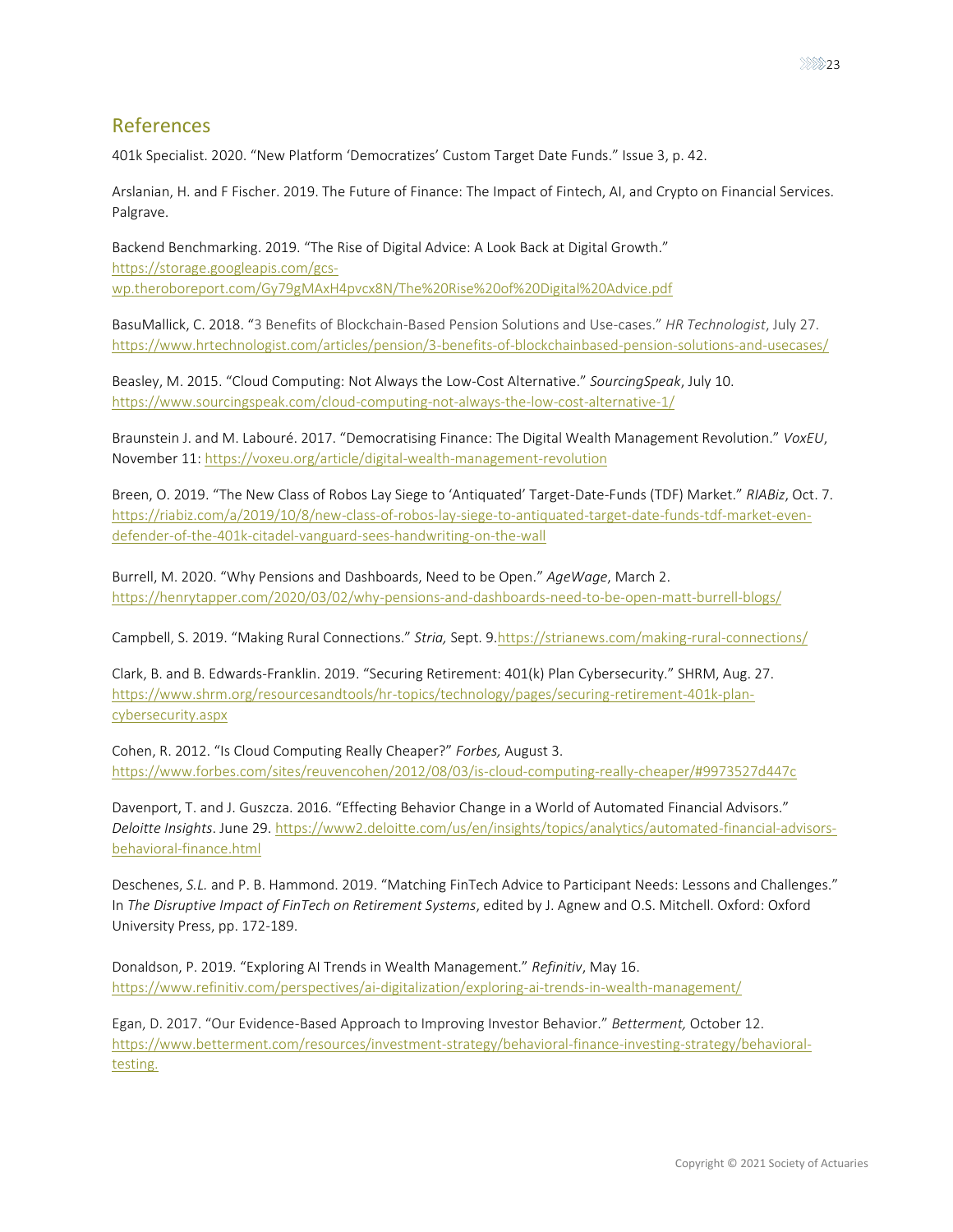Fisch, J.E., M. Labouré, and J.A. Turner. 2019. "The Emergence of the Robo-Adviser." In *The Disruptive Impact of FinTech on Retirement Systems,* edited by J. Agnew and O.S. Mitchell. Oxford: Oxford University Press, pp. 13-37

Fisch, J.E. and J.A. Turner. 2018. "Making a Complex Investment Problem Less Difficult: Robo Target Date Funds." *Journal of Retirement* 5(4): 40-45.

Foster, M. 2017. "Fint6.3 Fuels Pension Pot Mergers." *Financial News*, January 10. <https://www.fnlondon.com/articles/fintech-fuels-pension-pot-mergers-20170110>

Frankenfield, J. 2019. "What is a Smart Contract?" *Investopedia*, October 8. <https://www.investopedia.com/terms/s/smart-contracts.asp>

Friedberg, B. 2018. "7 Robo-Advisers with a Human Touch." *U.S. News*, February 21. <https://money.usnews.com/investing/investing-101/slideshows/7-robo-advisors-with-a-human-touch>

Fullmer, R. 2018. "Fintech's Answer to the Global Retirement Crisis." *Forbes*, January 30. [https://www.forbes.com/sites/pensionresearchcouncil/2018/01/30/fintechs-answer-to-the-global-retirement](https://www.forbes.com/sites/pensionresearchcouncil/2018/01/30/fintechs-answer-to-the-global-retirement-crisis/#6d6e7dd61ff3)[crisis/#6d6e7dd61ff3](https://www.forbes.com/sites/pensionresearchcouncil/2018/01/30/fintechs-answer-to-the-global-retirement-crisis/#6d6e7dd61ff3)

Geller, S.M. 2020. "Cybersecurity Risk Considerations for 401(k) Plans: Mitigating Plan Sponsor Liability." <https://www.cpajournal.com/2020/09/08/cybersecurity-risk-considerations-for-401k-plans/>

Har Hakesef (Hebrew).

Hamislaka Hepnsionit (Hebrew).<https://www.swiftness.co.il/>

Hicks, C. 2019. "11 Ways Artificial Intelligence is Improving Investing." *U.S. News*, Sept. 16. [https://money.usnews.com/investing/investing-101/slideshows/ways-artificial-intelligence-is-improving](https://money.usnews.com/investing/investing-101/slideshows/ways-artificial-intelligence-is-improving-investing?slide=14)[investing?slide=14](https://money.usnews.com/investing/investing-101/slideshows/ways-artificial-intelligence-is-improving-investing?slide=14)

Iacurci, G. 2018. "401(k) Robo-Revolution is Underway." *Investment News,* March 17. https://www.investmentnews.com/401k-robo-revolution-is-underway-73732

Iacurci, G. 2019. "Blockchain Will Upend the 401(k) Market." *Investment News*, March 23. https://www.investmentnews.com/blockchain-will-upend-the-401k-market-78749

Jackson, R. 2018. "Attempting to Reform the Global Pension System with Blockchain." *Hackernoon*, July 30. <https://hackernoon.com/attempting-to-reform-the-global-pension-system-with-blockchain-21e0ab9b51d9>

John, D et al. 2020. "A Retirement Dashboard for the United States.", *Brookings*[. https://www.brookings.edu/wp](https://www.brookings.edu/wp-content/uploads/2020/10/Retirement-Security-Project-Dashboards-Oct-2020.pdf)[content/uploads/2020/10/Retirement-Security-Project-Dashboards-Oct-2020.pdf](https://www.brookings.edu/wp-content/uploads/2020/10/Retirement-Security-Project-Dashboards-Oct-2020.pdf)

Kitces, M. 2020. "The Latest in Financial Adviser #FinTech." February 3. [https://www.kitces.com/blog/the-latest-in](https://www.kitces.com/blog/the-latest-in-financial-advisor-fintech-february-2020/?utm_source=Nerd%E2%80%99s+Eye+View+%7C+Kitces.com&utm_campaign=95221fa9db-NEV_MAILCHIMP_LIST&utm_medium=email&utm_term=0_4c81298299-95221fa9db-57149837)[financial-advisor-fintech-february-](https://www.kitces.com/blog/the-latest-in-financial-advisor-fintech-february-2020/?utm_source=Nerd%E2%80%99s+Eye+View+%7C+Kitces.com&utm_campaign=95221fa9db-NEV_MAILCHIMP_LIST&utm_medium=email&utm_term=0_4c81298299-95221fa9db-57149837)

[2020/?utm\\_source=Nerd%E2%80%99s+Eye+View+%7C+Kitces.com&utm\\_campaign=95221fa9db-](https://www.kitces.com/blog/the-latest-in-financial-advisor-fintech-february-2020/?utm_source=Nerd%E2%80%99s+Eye+View+%7C+Kitces.com&utm_campaign=95221fa9db-NEV_MAILCHIMP_LIST&utm_medium=email&utm_term=0_4c81298299-95221fa9db-57149837)[NEV\\_MAILCHIMP\\_LIST&utm\\_medium=email&utm\\_term=0\\_4c81298299-95221fa9db-57149837](https://www.kitces.com/blog/the-latest-in-financial-advisor-fintech-february-2020/?utm_source=Nerd%E2%80%99s+Eye+View+%7C+Kitces.com&utm_campaign=95221fa9db-NEV_MAILCHIMP_LIST&utm_medium=email&utm_term=0_4c81298299-95221fa9db-57149837)

Ledger Insights. 2019. "Legal and General Launch Pension Risk Blockchain." <https://www.ledgerinsights.com/pension-blockchain-insurance-legal-and-general/>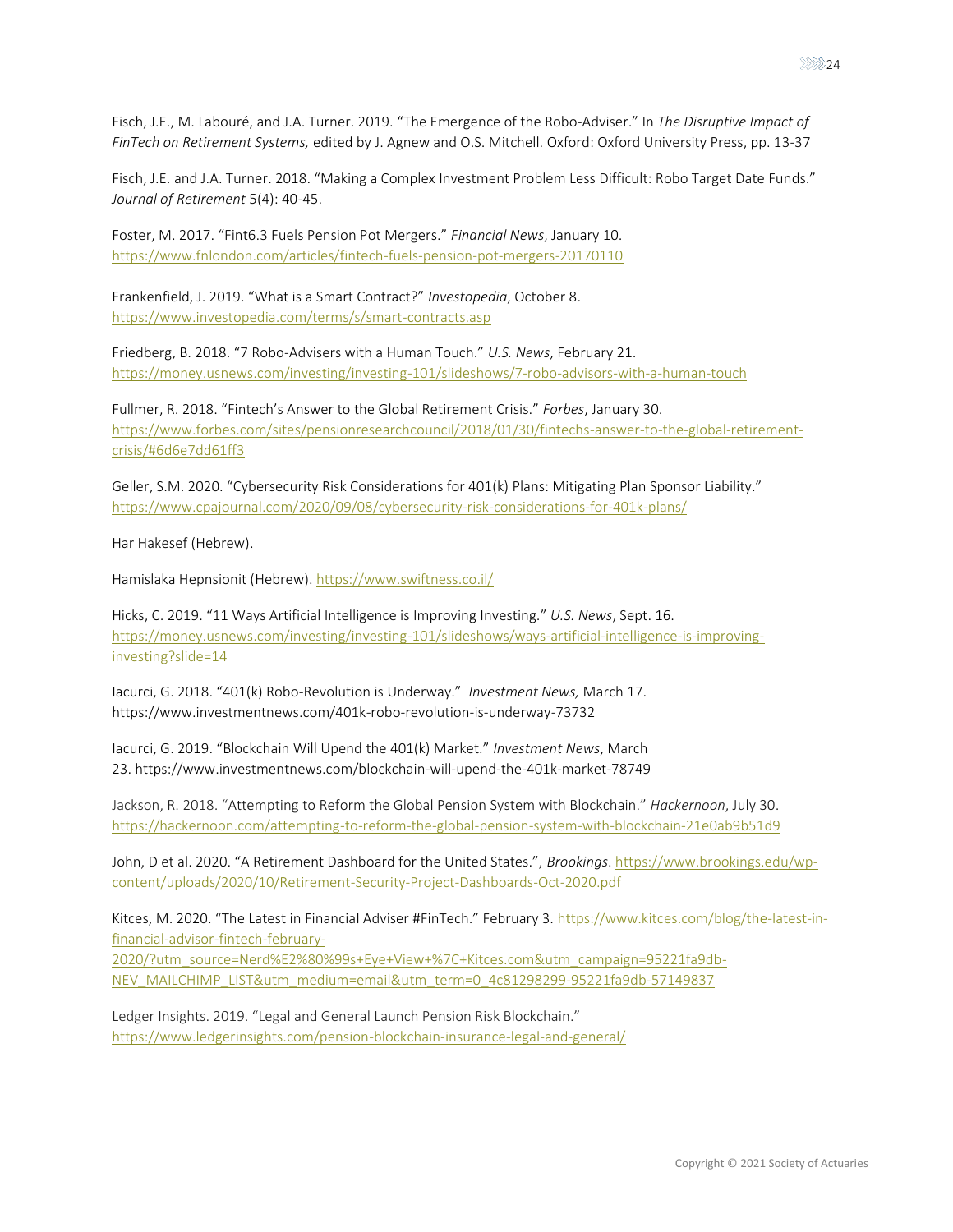Meserole, C. 2018. "What is Machine Learning?" *Brookings Institution*, October 4. <https://www.brookings.edu/research/what-is-machine-learning/>

Microsoft. 2020. "Accelerate Your Business with the Power of Data and AI." [https://www.microsoft.com/en](https://www.microsoft.com/en-us/itshowcase/data-and-ai)[us/itshowcase/data-and-ai](https://www.microsoft.com/en-us/itshowcase/data-and-ai)

Moltzau. A. 2019. "Artificial Intelligence and Pension." *The Startup*, July 17[. https://medium.com/swlh/artificial](https://medium.com/swlh/artificial-intelligence-and-pension-f94c6f4915ee)[intelligence-and-pension-f94c6f4915ee](https://medium.com/swlh/artificial-intelligence-and-pension-f94c6f4915ee)

National Cyber Security Centre. 2016. "Common Cyber Attacks: Reducing the Impact." [https://www.ncsc.gov.uk/collection/10-steps-to-cyber-security/introduction-to-cyber-security/common-cyber](https://www.ncsc.gov.uk/collection/10-steps-to-cyber-security/introduction-to-cyber-security/common-cyber-attacks-reducing-the-impact)[attacks-reducing-the-impact](https://www.ncsc.gov.uk/collection/10-steps-to-cyber-security/introduction-to-cyber-security/common-cyber-attacks-reducing-the-impact)

October Three. 2019. "Blockchain and Retirement Plan Administration." March 4. <https://www.octoberthree.com/blockchain-and-retirement-plan-administration/>

Office of Personnel Management. 2019. "Cybersecurity Incidents." <https://www.opm.gov/cybersecurity/cybersecurity-incidents/>

Organisation for Economic Cooperation and Development (OECD). 2017. "Technology and Pensions: The Potential for FinTech to Transform the Way Pensions Operate and How Governments are Supporting its Development." <http://www.oecd.org/pensions/Technology-and-Pensions-2017.pdf>

Pah, A. 2019. "Artificial Intelligence Is Improving How Companies Do Business." *KelloggInsight*. July 8. [https://insight.kellogg.northwestern.edu/article/artificial-intelligence-is-improving-how-companies-do](https://insight.kellogg.northwestern.edu/article/artificial-intelligence-is-improving-how-companies-do-business?utm_source=subscriber&utm_medium=email&utm_campaign=boomtrainmailer052019&bt_ee=skGpKgfzmen1UHllvz3NDU%2B24igVlYTSpbtnkFxuFeeEYVoNfyyScVVGfyWUIsjy&bt_ts=1564058310495)[business?utm\\_source=subscriber&utm\\_medium=email&utm\\_campaign=boomtrainmailer052019&bt\\_ee=skGpKgfz](https://insight.kellogg.northwestern.edu/article/artificial-intelligence-is-improving-how-companies-do-business?utm_source=subscriber&utm_medium=email&utm_campaign=boomtrainmailer052019&bt_ee=skGpKgfzmen1UHllvz3NDU%2B24igVlYTSpbtnkFxuFeeEYVoNfyyScVVGfyWUIsjy&bt_ts=1564058310495) [men1UHllvz3NDU%2B24igVlYTSpbtnkFxuFeeEYVoNfyyScVVGfyWUIsjy&bt\\_ts=1564058310495](https://insight.kellogg.northwestern.edu/article/artificial-intelligence-is-improving-how-companies-do-business?utm_source=subscriber&utm_medium=email&utm_campaign=boomtrainmailer052019&bt_ee=skGpKgfzmen1UHllvz3NDU%2B24igVlYTSpbtnkFxuFeeEYVoNfyyScVVGfyWUIsjy&bt_ts=1564058310495)

The Pensions Regulator. 2018. "Cyber Security Principles for Pension Schemes." [https://www.thepensionsregulator.gov.uk/en/document-library/regulatory-guidance/cyber-security-principles-the](https://www.thepensionsregulator.gov.uk/en/document-library/regulatory-guidance/cyber-security-principles-the-pensions-regulator)[pensions-regulator](https://www.thepensionsregulator.gov.uk/en/document-library/regulatory-guidance/cyber-security-principles-the-pensions-regulator)

Peterson, A. 2015. "OPM Says 5.6 Million Fingerprints Stolen in Cyberattack, Five Times as Many as Previously Thought." *The Washington Post*, September 23[. https://www.washingtonpost.com/news/the](https://www.washingtonpost.com/news/the-switch/wp/2015/09/23/opm-now-says-more-than-five-million-fingerprints-compromised-in-breaches/)[switch/wp/2015/09/23/opm-now-says-more-than-five-million-fingerprints-compromised-in-breaches/](https://www.washingtonpost.com/news/the-switch/wp/2015/09/23/opm-now-says-more-than-five-million-fingerprints-compromised-in-breaches/)

Pollock, D. 2019. "Accounting Giants Launch Tool for Assessing Blockchain Risk." *Forbes*, Oct. 22. [https://www.forbes.com/sites/darrynpollock/2019/10/22/accounting-giants-launch-tool-for-assessing-blockchain](https://www.forbes.com/sites/darrynpollock/2019/10/22/accounting-giants-launch-tool-for-assessing-blockchain-risk/?utm_source=newsletter&amp;utm_medium=email&amp;utm_campaign=forbes-crypto#4919b96e163e)[risk/?utm\\_source=newsletter&utm\\_medium=email&utm\\_campaign=forbes](https://www.forbes.com/sites/darrynpollock/2019/10/22/accounting-giants-launch-tool-for-assessing-blockchain-risk/?utm_source=newsletter&amp;utm_medium=email&amp;utm_campaign=forbes-crypto#4919b96e163e)[crypto#4919b96e163e](https://www.forbes.com/sites/darrynpollock/2019/10/22/accounting-giants-launch-tool-for-assessing-blockchain-risk/?utm_source=newsletter&amp;utm_medium=email&amp;utm_campaign=forbes-crypto#4919b96e163e) 

Reuters. 2018. "New Blockchain Service Akropolis to Launch Their ICO Program Shortly." *Reuters*, June 16.

Rouse, T., D.N. Levine, A. Itami and B. Taylor. 2019. "Benefit Plan Cybersecurity Considerations" A Recordkeeper and Plan Perspective." In *The Disruptive Impact of FinTech on Retirement Systems*, edited by J. Agnew and O.S. Mitchell. Oxford: Oxford University Press, pp. 86-103.

Rubini, A. 2019. Fintech in a Flash: Financial Technology Made Easy, Third edition. Boston: Walter de Gruyter, Inc.

Sasaki, T., H. Koizumi, T. Tajiri, H. Kitano. 2018. "A Study on the Use of Artificial Intelligence within Government Pension Investment Fund's Investment Management Practices." Tokyo, Japan: Government Pension Investment Fund. [https://www.gpif.go.jp/en/investment/research\\_2017\\_1\\_en.pdf](https://www.gpif.go.jp/en/investment/research_2017_1_en.pdf)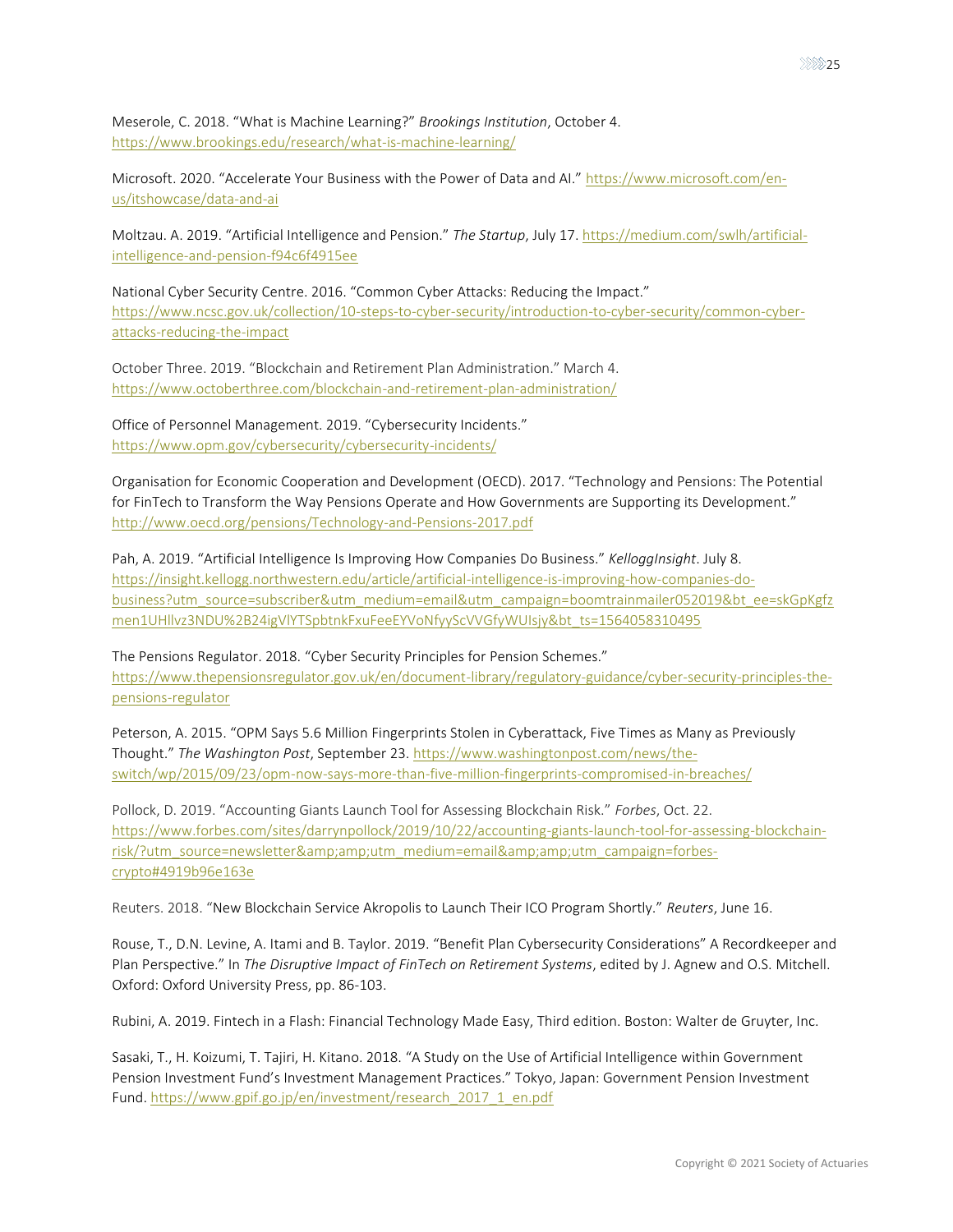Saxon, S.M. 2018. "Retirement Plans See Rise in Cyberattacks." *Investment News*, Sept. 1. <https://www.investmentnews.com/article/20180901/free/180909997/retirement-plans-see-rise-in-cyberattacks>

Schenker, J.L. 2019. "Reinventing Pensions." *The Innovator*, April 28, 2019[. https://innovator.news/reinventing](https://innovator.news/reinventing-pensions-b085b63b52e1)[pensions-b085b63b52e1](https://innovator.news/reinventing-pensions-b085b63b52e1)

Shidler, L. 2018. "How Fidelity Used a Robo Advice Exemption to Stick the Landing as a Fiduciary to 401(k) Participants After the Tumult of the DOL Rule." *RIABiz*, October 11. [https://riabiz.com/a/2018/10/11/how-fidelity](https://riabiz.com/a/2018/10/11/how-fidelity-used-a-robo-advice-exemption-to-stick-the-landing-as-a-fiduciary-to-401k-participants-after-the-tumult-of-the-dol-rule)[used-a-robo-advice-exemption-to-stick-the-landing-as-a-fiduciary-to-401k-participants-after-the-tumult-of-the-dol](https://riabiz.com/a/2018/10/11/how-fidelity-used-a-robo-advice-exemption-to-stick-the-landing-as-a-fiduciary-to-401k-participants-after-the-tumult-of-the-dol-rule)[rule](https://riabiz.com/a/2018/10/11/how-fidelity-used-a-robo-advice-exemption-to-stick-the-landing-as-a-fiduciary-to-401k-participants-after-the-tumult-of-the-dol-rule)

Sullivan, J. 2020. "401k Participants React Poorly in Market Meltdown." *401k Specialist*, February 28. [https://401kspecialistmag.com/401k-participants-react-poorly-in-market](https://401kspecialistmag.com/401k-participants-react-poorly-in-market-meltdown/?utm_source=401k&utm_medium=email&utm_campaign=401k_enl_02292020_WEEKEND)[meltdown/?utm\\_source=401k&utm\\_medium=email&utm\\_campaign=401k\\_enl\\_02292020\\_WEEKEND](https://401kspecialistmag.com/401k-participants-react-poorly-in-market-meltdown/?utm_source=401k&utm_medium=email&utm_campaign=401k_enl_02292020_WEEKEND)

Tannenbaum, R. 2018. "App Developers Tap Games to Drive More Savings." *Pensions & Investments,* August 20. <https://www.pionline.com/article/20180820/ONLINE/180829978/app-developers-tap-games-to-drive-more-savings>

Tontine Trust. 2020. "Biometric Sign In." <https://tontine.com/how-it-works>

Toth, R. 2020. "Tontines and PEP Late Deferrals Are Among the SECURE Act's Impactful, Infrastructure Oddities." *The Business of Benefits*, March 12[. https://www.businessofbenefits.com/2020/03/articles/401k-guaranteed](https://www.businessofbenefits.com/2020/03/articles/401k-guaranteed-lifetime-income/tontines-and-pep-late-deferrals-are-among-the-secure-acts-impactful-infrastructure-oddities/)[lifetime-income/tontines-and-pep-late-deferrals-are-among-the-secure-acts-impactful-infrastructure-oddities/](https://www.businessofbenefits.com/2020/03/articles/401k-guaranteed-lifetime-income/tontines-and-pep-late-deferrals-are-among-the-secure-acts-impactful-infrastructure-oddities/)

Van Wijk, M. and L. Preesman. 2017. "APG and PGGM Building Prototype of Blockchain Administration." *IPE*, October 16. [https://www.ipe.com/countries/netherlands/apg-and-pggm-building-prototype-of-blockchain](https://www.ipe.com/countries/netherlands/apg-and-pggm-building-prototype-of-blockchain-administration/10021103.article)[administration/10021103.article](https://www.ipe.com/countries/netherlands/apg-and-pggm-building-prototype-of-blockchain-administration/10021103.article)

Vizcaino, M.E. 2019. "Oklahoma Pension Fund Cyber Attack Shows Rising Risk for Munis." *Bloomberg*, Sept. 13. [https://www.bloomberg.com/news/articles/2019-09-13/oklahoma-pension-fund-cyber-attack-shows-rising-risk-for](https://www.bloomberg.com/news/articles/2019-09-13/oklahoma-pension-fund-cyber-attack-shows-rising-risk-for-munis)[munis](https://www.bloomberg.com/news/articles/2019-09-13/oklahoma-pension-fund-cyber-attack-shows-rising-risk-for-munis)

Waytz, A. 2019. "How to Create a Human-Friendly Workplace in an Age of Automation." *KelloggInsight*, Oct. 3. [https://insight.kellogg.northwestern.edu/article/create-human-friendly-workplace](https://insight.kellogg.northwestern.edu/article/create-human-friendly-workplace-automation?utm_source=subscriber&utm_medium=email&utm_campaign=boomtrainmailer052019&bt_ee=dTJWxDoYIZEz96u9w%2B%2BobNg7%2Bm%2B%2B%2B79P0FzUZd6%2BVTQC%2FCOK9Aez%2Bg8kqCy256xn&bt_ts=1570637556087)[automation?utm\\_source=subscriber&utm\\_medium=email&utm\\_campaign=boomtrainmailer052019&bt\\_ee=dTJWx](https://insight.kellogg.northwestern.edu/article/create-human-friendly-workplace-automation?utm_source=subscriber&utm_medium=email&utm_campaign=boomtrainmailer052019&bt_ee=dTJWxDoYIZEz96u9w%2B%2BobNg7%2Bm%2B%2B%2B79P0FzUZd6%2BVTQC%2FCOK9Aez%2Bg8kqCy256xn&bt_ts=1570637556087) [DoYIZEz96u9w%2B%2BobNg7%2Bm%2B%2B%2B79P0FzUZd6%2BVTQC%2FCOK9Aez%2Bg8kqCy256xn&bt\\_ts=1570](https://insight.kellogg.northwestern.edu/article/create-human-friendly-workplace-automation?utm_source=subscriber&utm_medium=email&utm_campaign=boomtrainmailer052019&bt_ee=dTJWxDoYIZEz96u9w%2B%2BobNg7%2Bm%2B%2B%2B79P0FzUZd6%2BVTQC%2FCOK9Aez%2Bg8kqCy256xn&bt_ts=1570637556087) [637556087](https://insight.kellogg.northwestern.edu/article/create-human-friendly-workplace-automation?utm_source=subscriber&utm_medium=email&utm_campaign=boomtrainmailer052019&bt_ee=dTJWxDoYIZEz96u9w%2B%2BobNg7%2Bm%2B%2B%2B79P0FzUZd6%2BVTQC%2FCOK9Aez%2Bg8kqCy256xn&bt_ts=1570637556087)

Wealth Wizards. 2019. "The UK's First On-Line Independent Financial Adviser." <https://www.wealthwizards.com/>